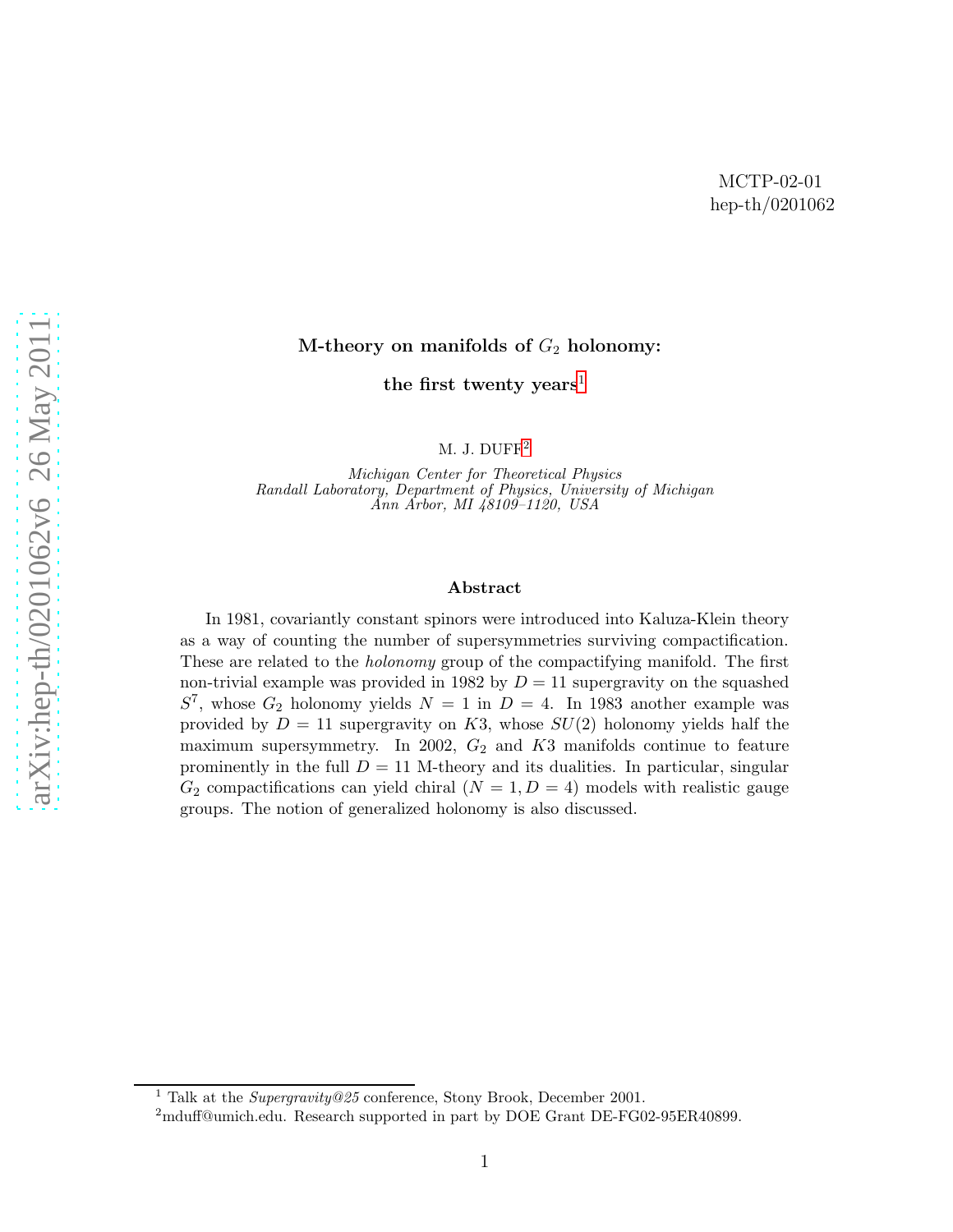#### 1 Introduction

For the Supergravity@25 conference, the organizers requested that the speakers provide a blend of something historical and something topical. So I have chosen to speak about *holonomy*, especially  $G_2$  holonomy.

In 1981, Witten laid down the criterion for spacetime supersymmetry in Kaluza-Klein theory [\[1\]](#page-13-0). The number of spacetime supersymmetries is given by the number of covariantly constant spinors on the compactifying manifold. Covariantly const[a](#page-1-0)nt spinors are, in their turn, related to the *holonomy*  $^{\rm a}$  group of the corresponding connection. It was well known that the number of massless gauge bosons was determined by the isometry group of the compactifying manifold, but it turned out to be the holonomy group that determined the number of massless gravitinos. This was further emphasized in [\[2\]](#page-13-1).

The first non-trivial example was provided in 1982 [\[2\]](#page-13-1) by compactifying  $D = 11$ supergravity on the squashed  $S^7$  [\[5\]](#page-13-2), an Einstein space whose whose  $G_2$  holonomy yields  $N = 1$  in  $D = 4$ . (The round  $S<sup>7</sup>$  has trivial holonomy and hence yields the maximum  $N = 8$  supersymmetry [\[6\]](#page-13-3).) Although the phenomenologically desirable  $N = 1$  supersymmetry [\[1\]](#page-13-0) and non-abelian gauge groups appear in four dimensions, the resulting theory was not realistic, being vectorlike with  $SO(5) \times SO(3)$  and living on AdS4. It nevertheless provided valuable insight into the workings of modern Kaluza-Klein theories. Twenty years later,  $G_2$  manifolds continue to play an important role in  $D = 11$  M-theory for the same  $N = 1$  reason. But the full M-theory, as opposed to its low energy limit of  $D = 11$  supergravity, admits the possibility of *singular*  $G_2$  compactifications which can yield *chiral*  $(N = 1, D = 4)$ models living in Minkowski space and with realistic gauge groups.

In 1983 another example was provided by  $D = 11$  supergravity on K3 [\[7\]](#page-13-4), whose  $SU(2)$  holonomy yields half the maximum supersymmetry. For the first time, the Kaluza-Klein particle spectrum was dictated by the topology (Betti numbers and index theorems) rather than the geometry of the compactifying manifold, which was four-dimensional, Ricci flat and without isometries. It was thus a forerunner of the six-dimensional Ricci flat Calabi-Yau compactifications  $[8]$ , whose  $SU(3)$  holonomy yields  $(N = 1, D = 4)$  starting from  $(N = 1, D = 10)$ . K3 compactifications also continue to feature prominently in M-theory and its dualities.

#### 2 D=11 supergravity

The low energy limit of M-theory (or  $D = 11$  supergravity as we used to call it) was introduced in 1978 by Cremmer, Julia and Scherk [\[9\]](#page-13-6), not long after the discovery of supergravity itself [\[10,](#page-13-7) [11\]](#page-13-8). The unique  $D = 11$ ,  $N = 1$  supermultiplet is comprised of a graviton  $g_{MN}$ , a gravitino  $\Psi_M$  and 3-form gauge field  $A_{MNP}$ , where  $M = 0, 1, \ldots 10$ , with 44, 128 and 84 physical degrees of freedom, respectively.

<span id="page-1-0"></span><sup>&</sup>lt;sup>a</sup>Holonomy had already found its way into the physics literature via gravitational instantons [\[3\]](#page-13-9) and non-linear sigma models [\[4\]](#page-13-10).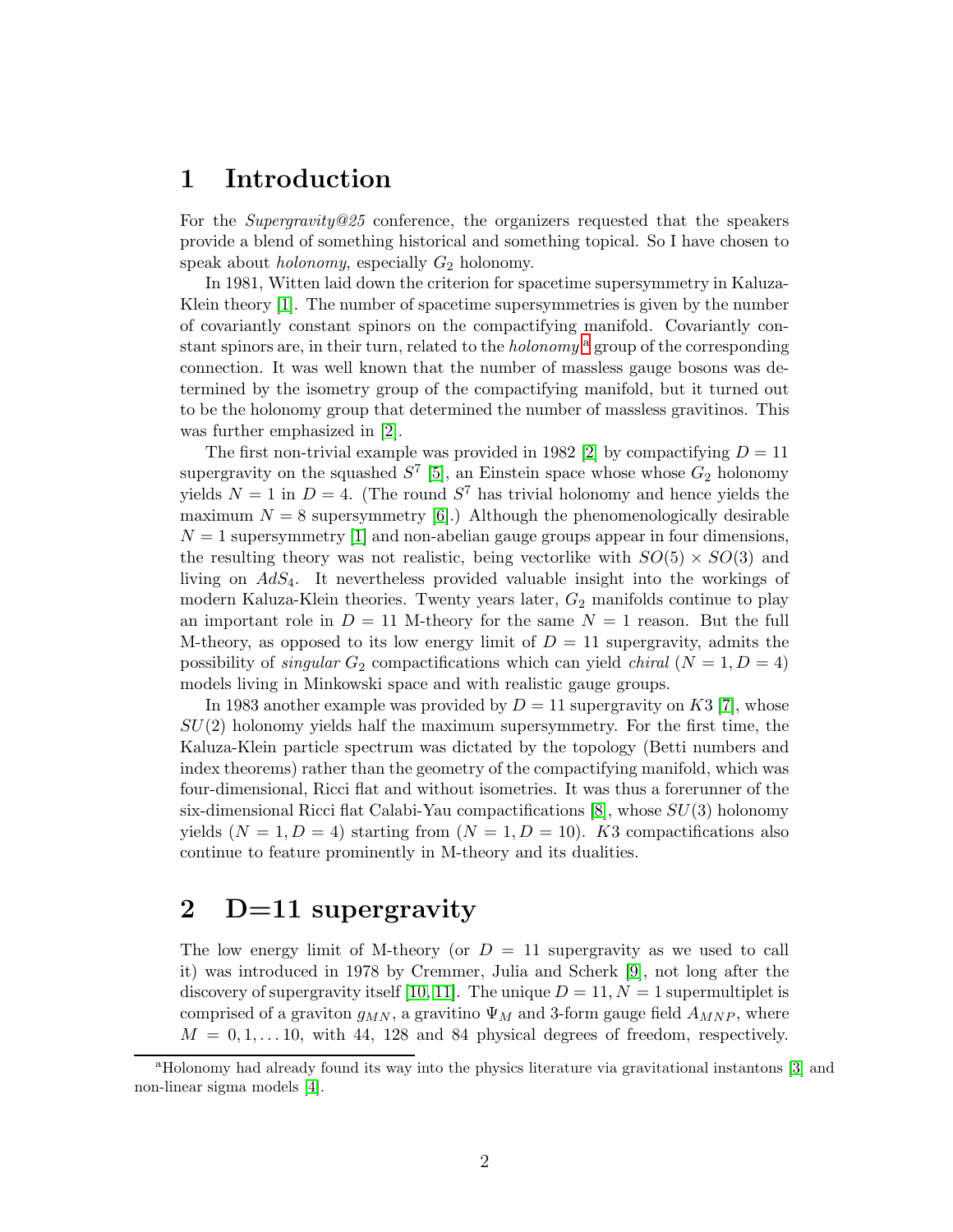Already the rank of the form, dictated by supersymmetry to be three, presages deep connections with 2-branes and indeed  $G_2$  holonomy.

The supersymmetry tranformation rule of the gravitino reduces in a purely bosonic background to

$$
\delta\Psi_M = \tilde{D}_M \epsilon \tag{1}
$$

where the parameter  $\epsilon$  is a 32-component anticommuting spinor, and where

<span id="page-2-0"></span>
$$
\tilde{D}_M = D_M - \frac{i}{144} \left( \Gamma^{NPQR} M + 8 \Gamma^{PQR} \delta^N M \right) F_{NPQR} \tag{2}
$$

Here  $D_M$  is the usual Riemannian covariant derivative involving the usual Levi-Civita connection  $\omega_M$ 

$$
D_M = \partial_M - \frac{1}{4} \omega_M{}^{AB} \Gamma_{AB},\tag{3}
$$

 $\Gamma^A$  are the  $D = 11$  Dirac matrices and  $F = dA$ .

The bosonic field equations are

$$
R_{MN} - \frac{1}{2}g_{MN}R = \frac{1}{3}\left(F_{MPQR}F_N^{PQR} - \frac{1}{8}g_{MN}F^{PQRS}F_{PQRS}\right) \tag{4}
$$

and

$$
d * F + F \wedge F = 0 \tag{5}
$$

Being at Stonybrook, I should not forget the paper that I wrote with Peter van Nieuwenhuizen [\[12\]](#page-13-11) pointing out that the 4-form field strength can thus give rise to a cosmological constant  $\Lambda = -12m^2$  in the four dimensional subspace:

$$
F_{\mu\nu\rho\sigma} = 3m\epsilon_{\mu\nu\rho\sigma} \tag{6}
$$

where  $\mu = 0, 1, 2, 3$  and m is a constant with the dimensions of mass. A similar conclusion was reached independently by Aurilia et al [\[13\]](#page-13-12). This device was then used by Freund and Rubin [\[14\]](#page-13-13) to effect a spontaneous compactification from  $D =$ 11 to  $D = 4$ , yielding the product of a four-dimensional spacetime with negative curvature

$$
R_{\mu\nu} = -12m^2 g_{\mu\nu} \tag{7}
$$

and a seven-dimensional internal space of positive curvature

$$
R_{mn} = 6m^2 g_{mn} \tag{8}
$$

where  $m = 1, 2, \ldots, 7$ . Accordingly, the supercovariant derivative also splits as

$$
\tilde{D}_{\mu} = D_{\mu} + m\gamma_{\mu}\gamma_5 \tag{9}
$$

and

$$
\tilde{D}_m = D_m - \frac{1}{2}m\Gamma_m \tag{10}
$$

If we choose the spacetime to be maximally symmetric but leave the internal space  $X^7$  arbitrary, we are led to the  $D = 11$  geometry  $AdS_4 \times X^7$ . The first example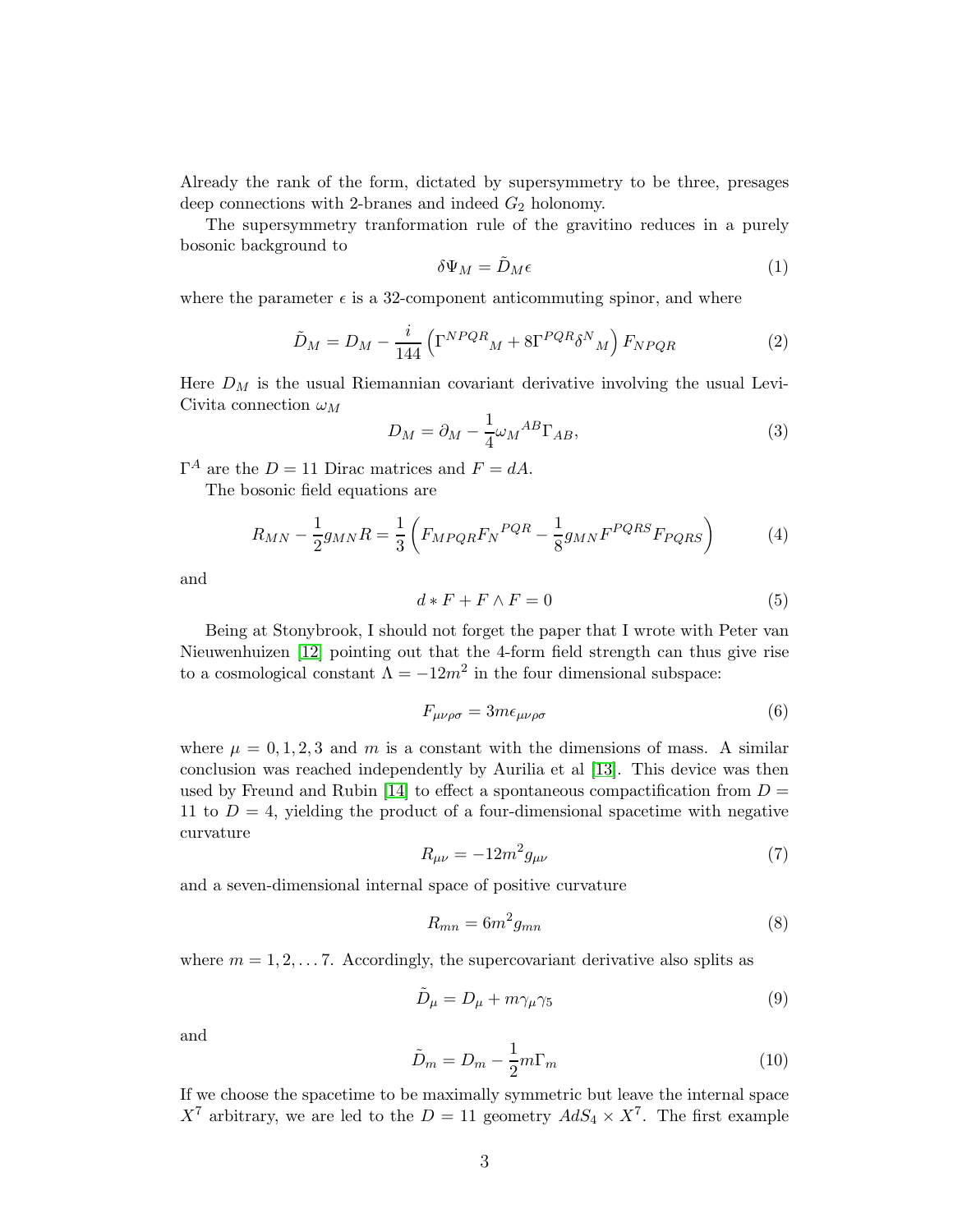was provided by the choice  $X^7$  = round  $S^7$  [\[6,](#page-13-3) [15\]](#page-13-14) which is maximally supersymmetric<sup>[b](#page-3-0)</sup>. The next example was the round  $S^7$  with parallelizing torsion [\[17\]](#page-13-15) which preserves no supersymmetry. However, it was also of interest to look for something in between, and this is where holonomy comes to the fore.

# 3 Killing spinors, holonomy and supersymmetry

The number of supersymmetries surviving compactification depends on the number of covariantly constant spinors [\[1\]](#page-13-0). To see this, we look for vacuum solutions of the field equations for which the the gravitino field  $\Psi$  vanishes. In order that the vacuum be supersymmetric, therefore, it is necessary that the gravitino remain zero when we perform a supersymmety transformation and hence that the background supports spinors  $\epsilon$  satisfying

$$
\tilde{D}_M \epsilon = 0 \tag{11}
$$

In the case of a product manifold, this reduces to

$$
\tilde{D}_{\mu}\epsilon(x) = 0\tag{12}
$$

and

$$
\tilde{D}_m \eta(y) = 0 \tag{13}
$$

where  $\epsilon(x)$  is a 4-component anticommuting spinor and  $\eta(y)$  is an 8-component commuting spinor. The first equation is satisfied automatically with our choice of AdS<sub>4</sub> spacetime and hence the number of  $D = 4$  supersymmetries,  $0 \le N \le 8$ , devolves upon the number of Killing spinors on  $X<sup>7</sup>$ . They satisfy the integrability condition

<span id="page-3-1"></span>
$$
[\tilde{D}_m, \tilde{D}_n]\eta = -\frac{1}{4}C_{mn}{}^{ab}\Gamma_{ab}\eta = 0\tag{14}
$$

where  $C_{mn}{}^{ab}$  is the Weyl tensor.

The subgroup of  $Spin(7)$  (the double cover of the tangent space group  $SO(7)$ ) generated by this linear combination of  $Spin(7)$  generators  $\Gamma_{ab}$  corresponds to the holonomy group  $\mathcal{H}$  [\[2\]](#page-13-1). The number of supersymmetries, N, is then given by the number of singlets appearing in the decomposition of the 8 of  $Spin(7)$  under  $H$ [\[18\]](#page-13-16). Some examples are given in Table [1.](#page-4-0)

Strictly speaking, the Weyl tensor characterizes the restricted holonomy group of  $D_m$ . If the space is not simply connected there may be further global obstructions to the existence of unbroken supersymmetries. For example, solutions of the form  $T^7/\Gamma$  and  $S^7/\Gamma$ , where  $\Gamma$  is a discrete group, have vanishing Weyl tensor but admit fewer than 8 Killing spinors [\[7\]](#page-13-4).

The phenomenological desirability of having just one Killing spinor, and hence just one four-dimensional supersymmetry, is also discussed in [\[1\]](#page-13-0).

<span id="page-3-0"></span><sup>&</sup>lt;sup>b</sup>The first Ricci flat  $(m = 0)$  example of a compactification of  $D = 11$  supergravity was provided by the choice  $X^7 = T^7$  [\[16\]](#page-13-17) which is also maximally supersymmetric.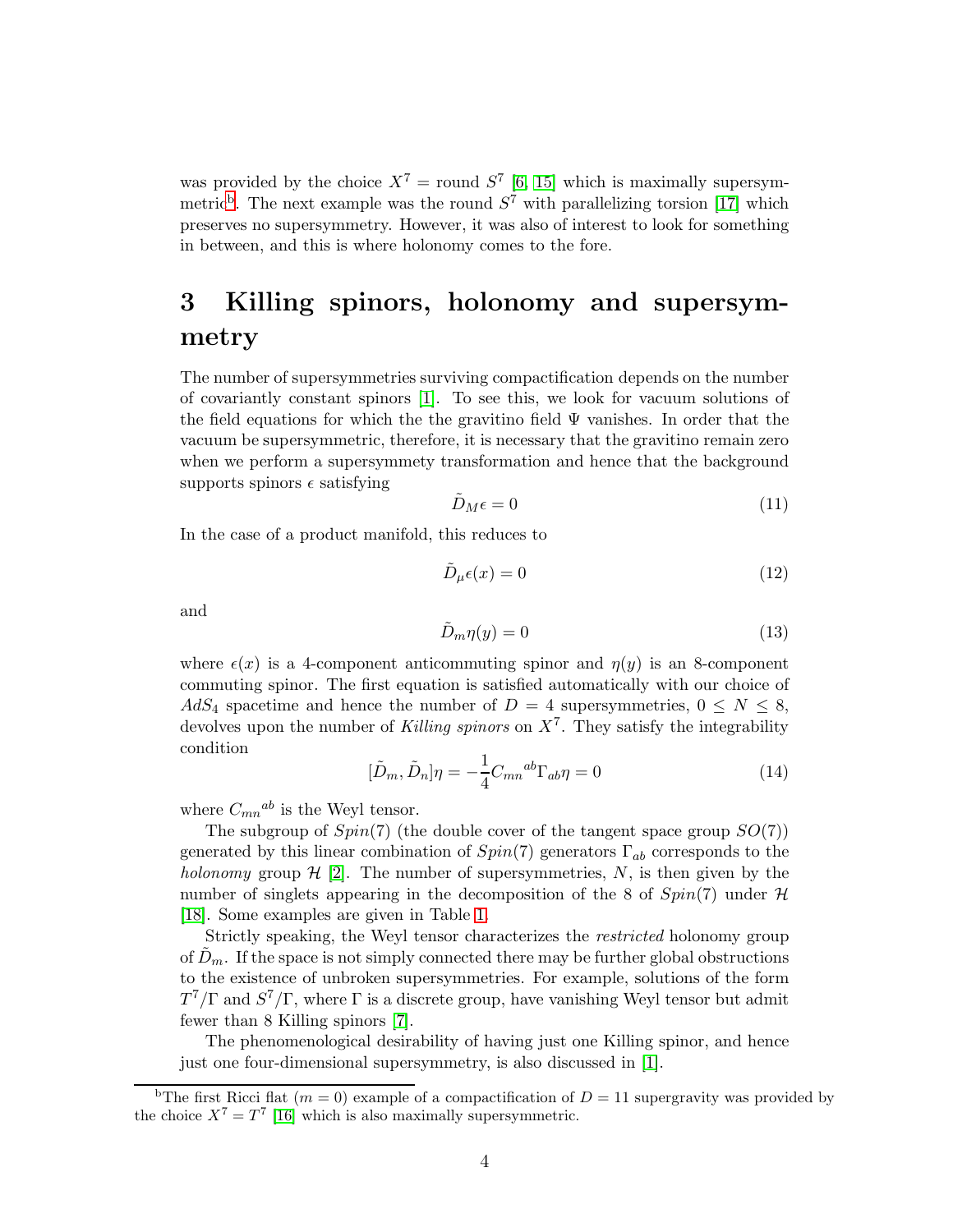| $\mathcal H$ | $8 \rightarrow$             |   |
|--------------|-----------------------------|---|
| Spin(7)      | $\mathcal{R}_{\mathcal{A}}$ |   |
| $G_2$        | $1 + 7$                     |   |
| SU(3)        | $1+1+3+\bar{3}$             | 2 |
| SU(2)        | $1+1+1+1+2+\overline{2}$    | 4 |
|              | $1+1+1+1+1+1+1+1$           | 8 |

<span id="page-4-0"></span>Table 1: Examples of holonomy groups and the resulting supersymmetry

#### <span id="page-4-5"></span> $4\quad G_2$

We see that the exceptional group  $G_2$  is of particular interest since it yields just  $N = 1$  supersymmetry. In fact, the first example of a Kaluza-Klein compactification with non-trivial holonomy was provided by the squashed  $S<sup>7</sup>$  which does indeed have  $\mathcal{H} = G_2$  [\[2,](#page-13-1) [5\]](#page-13-2).

This is probably a good time to say a word about terminology. When talking of the holonomy of a manifold, some authors take the word to refer exclusively to the Levi-Civita connection appearing in the Riemannian covariant derivative  $D_m$ . According to this definition, the holonomy of the squashed  $S^7$  would be Spin(7). The group  $G_2$  would then correspond to what mathematicians call weak holonomy [\[19,](#page-14-0) [20\]](#page-14-1). A 7-dimensional Einstein manifold with  $R_{mn} = 6m^2g_{mn}$  has weak holonomy  $G_2$  if it admits a 3-form A obeying

<span id="page-4-4"></span>
$$
dA = 4m * A \tag{15}
$$

That such a 3-form exists on the squashed  $S<sup>7</sup>$  can be proved by invoking the single (constant) Killing spinor  $\eta$ . The required 3-form is then given by [\[5\]](#page-13-2)

<span id="page-4-3"></span>
$$
A_{mnp} \sim \bar{\eta} \Gamma_{mnp} \eta \tag{16}
$$

However, I prefer not to adopt this terminology for two reasons. First, from a strictly mathematical point of view, one should speak not of the holonomy of a manifold but rather of the connection on the manifold. Different connections on the same manifold can have different holonomies. Secondly, from a physical point of view, the whole reason for being interested in holonomy in the first place is because of supersymmetry, and here the relevant connection is not the Levi-Cvita connection  $\omega$  appearing in  $D_m$  but rather the generalized connection appearing in

<span id="page-4-2"></span>
$$
\tilde{D}_m = \partial_m - \frac{1}{4} \omega_m{}^{ab} \Gamma_{ab} - \frac{1}{2} m e_m{}^a \Gamma_a \tag{17}
$$

So in the context of M-theory, when I speak loosely of the holonomy of a manifold, it is the supersymmetri[c](#page-4-1) connection that I have in mind  $c$ .

<span id="page-4-1"></span><sup>&</sup>lt;sup>c</sup>Some early papers used the term *Weyl holonomy* which should probably now be abandoned.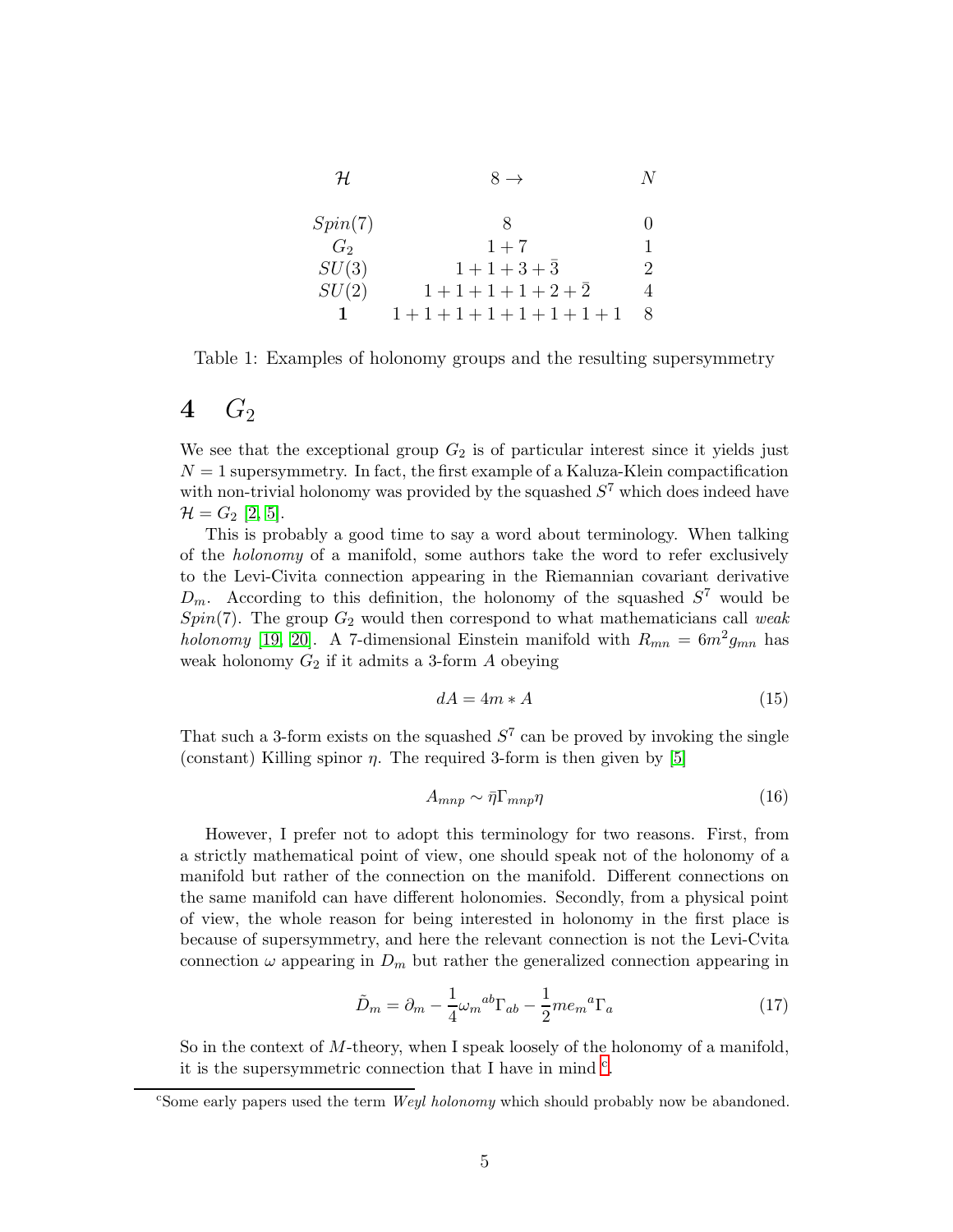Owing to this generalized connection, vacua with  $m \neq 0$  present subtleties and novelties not present in the  $m = 0$  case [\[25\]](#page-14-2), for example the phenomenon of skew-whiffing [\[5,](#page-13-2) [15\]](#page-13-14). For each Freund-Rubin compactification, one may obtain another by reversing the orientation of  $X<sup>7</sup>$ . The two may be distinguished by the labels left and right. An equivalent way to obtain such vacua is to keep the orientation fixed but to make the replacement  $m \to -m$ . So the covariant derivative [\(17\)](#page-4-2), and hence the condition for a Killing spinor, changes but the integrability condition [\(14\)](#page-3-1) remains the same. With the exception of the round  $S^7$ , where both orientations give  $N = 8$ , at most one orientation can have  $N \geq 0$ . This is the skewwhiffing theorem. A corollary is that other *symmetric spaces*, which necessarily admit an orientation-reversing isometry, can have no supersymmeties. Examples are provided by products of round spheres. Of course, skew-whiffing is not the only way to obtain vacua with less than maximal supersymmetry. A summary of known  $X<sup>7</sup>$ , their supersymmetries and stability properties is given in [\[15\]](#page-13-14). Note, however, that skew-whiffed vacua are automatically stable at the classical level since skewwhiffing affects only the spin  $3/2$ ,  $1/2$  and  $0^-$  towers in the Kaluza-Klein spectrum, whereas the criterion for classical stability involves only the  $0^+$  tower [\[62,](#page-16-0) [15\]](#page-13-14).

Once again the squashed  $S<sup>7</sup>$  provided the first non-trivial example: the left squashed  $S^7$  has  $N = 1$  but the right squashed  $S^7$  has  $N = 0$ . Interestingly enough, this means that setting the suitably normalized 3-form [\(16\)](#page-4-3) equal to the  $D = 11$  supergravity 3-form provides a solution to the field equations, but only in the right squashed case. This solution is called the *right squashed*  $S^7$  with torsion [\[5\]](#page-13-2) since  $A_{mnp}$  may be interpreted as a Ricci-flattening torsion. Other examples were provided by the left squashed  $N(1, 1)$  spaces [\[24\]](#page-14-3), one of which has  $N = 3$  and the other  $N = 1$ , while the right squashed counterparts both have  $N = 0$ .

All this presents a dilemma. If the Killing spinor condition changes but the integrability condition does not, how does one give a holonomic interpretation to the different supersymmetries? Indeed  $N = 3$  is not allowed by the usual rules. The answer to this question may be found in a paper [\[21\]](#page-14-4) written before we knew about skew-whiffing. The authors note that in [\(17\)](#page-4-2), the  $SO(7)$  generators  $\Gamma_{ab}$ , augmented by presence of  $\Gamma_a$ , together close on  $SO(8)$ . Hence one may introduce a generalized holonomy group  $\mathcal{H}_{gen} \subset SO(8)$  and ask how the 8 of  $SO(8)$  decomposes under  $\mathcal{H}_{gen}$ . In the case of the left squashed  $S^7$ ,  $\mathcal{H}_{gen} = SO(7)^{-}$ ,  $8 \rightarrow 1+7$  and  $N = 1$ , but for the right squashed  $S^7$ ,  $\mathcal{H}_{gen} = SO(7)^+$ ,  $8 \rightarrow 8$  and  $N = 0$ .

Kaluza-Klein compactification of supergravity was an active area of research in the early 1980s. Some early papers are [\[1,](#page-13-0) [2,](#page-13-1) [5,](#page-13-2) [6,](#page-13-3) [7,](#page-13-4) [17,](#page-13-15) [21,](#page-14-4) [22,](#page-14-5) [23,](#page-14-6) [26,](#page-14-7) [27\]](#page-14-8) and I am glad to see many of the pioneers in the audience today: Leonardo Castellani, Bernard de Wit, Pietro Fre, Dan Freedman, Gary Gibbons, Bernard Julia, Ergin Sezgin, John Schwarz, Peter van Nieuwenhuizen, Nick Warner and Peter West. Reviews of Kaluza-Klein supergravity may be found in [\[15,](#page-13-14) [28\]](#page-14-9).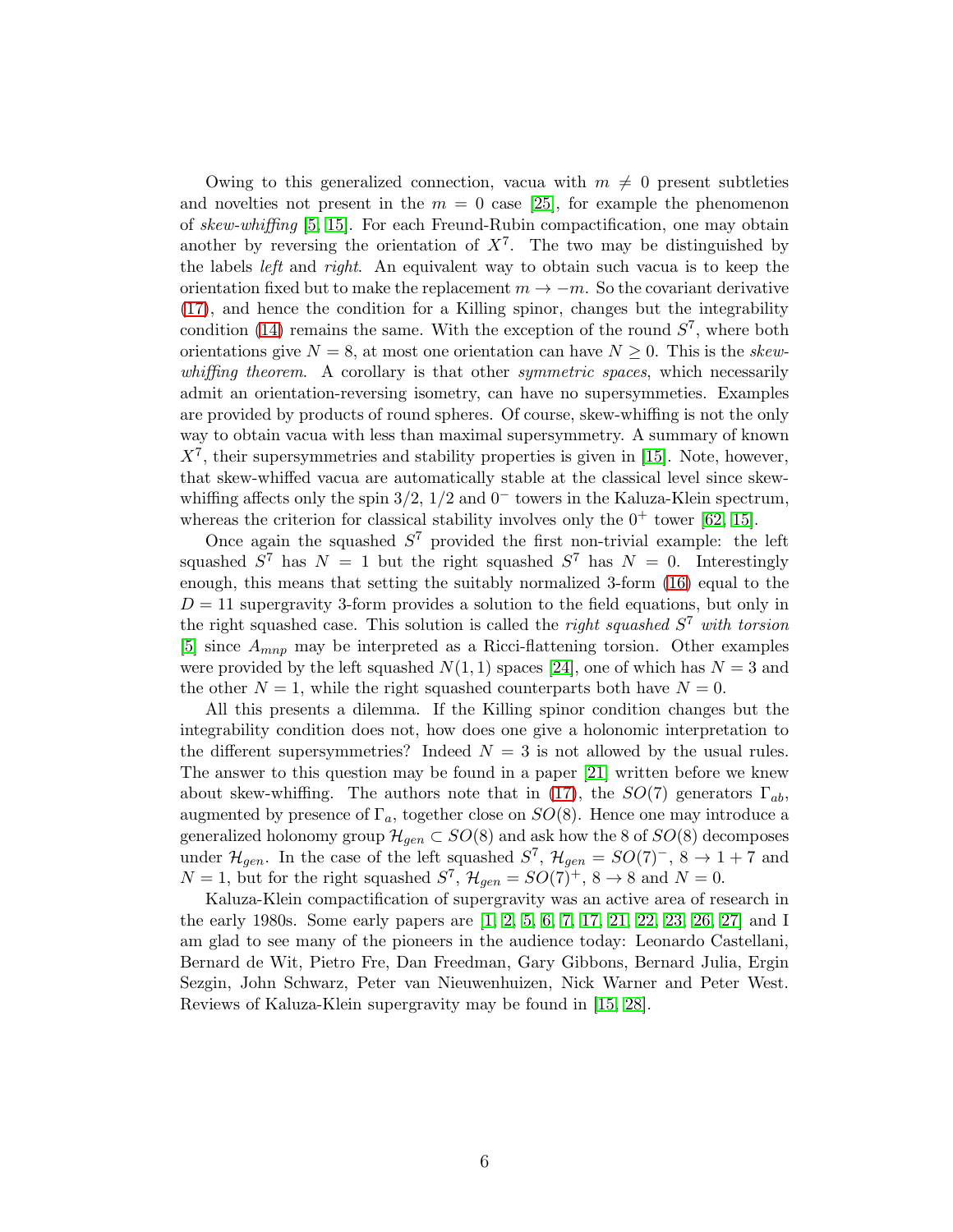## 5 Supermembranes with fewer supersymmetries

Interest in  $AdS_4 \times X^7$  solutions of  $D = 11$  supergravity waned for a while but was revived by the arrival of the  $D = 11$  supermembrane [\[29\]](#page-14-10). In 1991 this 2-brane was recovered as a solution of the  $D = 11$  supergravity theory preserving one half of the supersymmetry  $[30, 31]$  $[30, 31]$ . Specifically, in the case that N branes with the same charge are stacked together, the metric is given by

<span id="page-6-0"></span>
$$
ds^{2} = (1 + Na^{6}/y^{6})^{-2/3} dx^{\mu} dx_{\mu} + (1 + Na^{6}/y^{6})^{1/3} (dy^{2} + y^{2} d\Omega_{7}^{2})
$$
 (18)

and the four-form field strengths by

$$
\tilde{F}_7 \equiv *F_4 = \pm 6Na^6\epsilon_7\tag{19}
$$

Here  $d\Omega_7^2$  corresponds to the round  $S^7$ .

Of particular interest is the near horizon limit  $y \to 0$ , or equivalently the large N limit, because then the metric reduces to [\[32,](#page-14-13) [33,](#page-14-14) [34\]](#page-14-15) the  $AdS_4 \times S^7$  vacuum with

$$
m^{-6} = Na^6 \tag{20}
$$

Thus

$$
ds^{2} = y^{4}m^{4}dx^{\mu}dx_{\mu} + m^{-2}y^{-2}dy^{2} + m^{-2}d\Omega_{7}^{2}
$$
\n(21)

which is just  $AdS_4 \times S^7$  with the  $AdS$  metric written in horospherical coordinates.

Note that the round  $S<sup>7</sup>$  makes its appearance. The question naturally arises as to whether the compactifications with fewer supersymmetries discussed above also arise as near-horizon geometries of p-brane solitons. The answer is yes and the soliton solutions are easy to construct [\[35,](#page-14-16) [36\]](#page-14-17). One simply makes the replacement

$$
d\Omega_7{}^2 \to d\hat{\Omega}_7{}^2 \tag{22}
$$

in [\(18\)](#page-6-0), where  $d\hat{\Omega}_7^2$  is the metric on an arbitrary Einstein space  $X^7$  with the same scalar curvature as the round  $S^7$ . The space need only be Einstein; it need not be homogeneous [\[35\]](#page-14-16). (There also exist brane solutions on Ricci flat  $X<sup>7</sup>$  [\[35\]](#page-14-16)). Note, however, that these non-round-spherical solutions do not tend to Minkowski space as  $r \to \infty$ . Instead the metric on the 8-dimensional space transverse to the brane is asymptotic to a generalized cone

<span id="page-6-1"></span>
$$
ds_8{}^2 = dy^2 + y^2 d\hat{\Omega}_7{}^2 \tag{23}
$$

and 8-dimensional translational invariance is absent except when  $X<sup>7</sup>$  is the round  $S<sup>7</sup>$ . Note, however that the solutions have no conical singularity at  $y = 0$  since the metric tends to  $AdS_4 \times X^7$ . By introducing the Schwarzschild-like coordinate r given by

$$
r^6 = y^6 + Na^6 \tag{24}
$$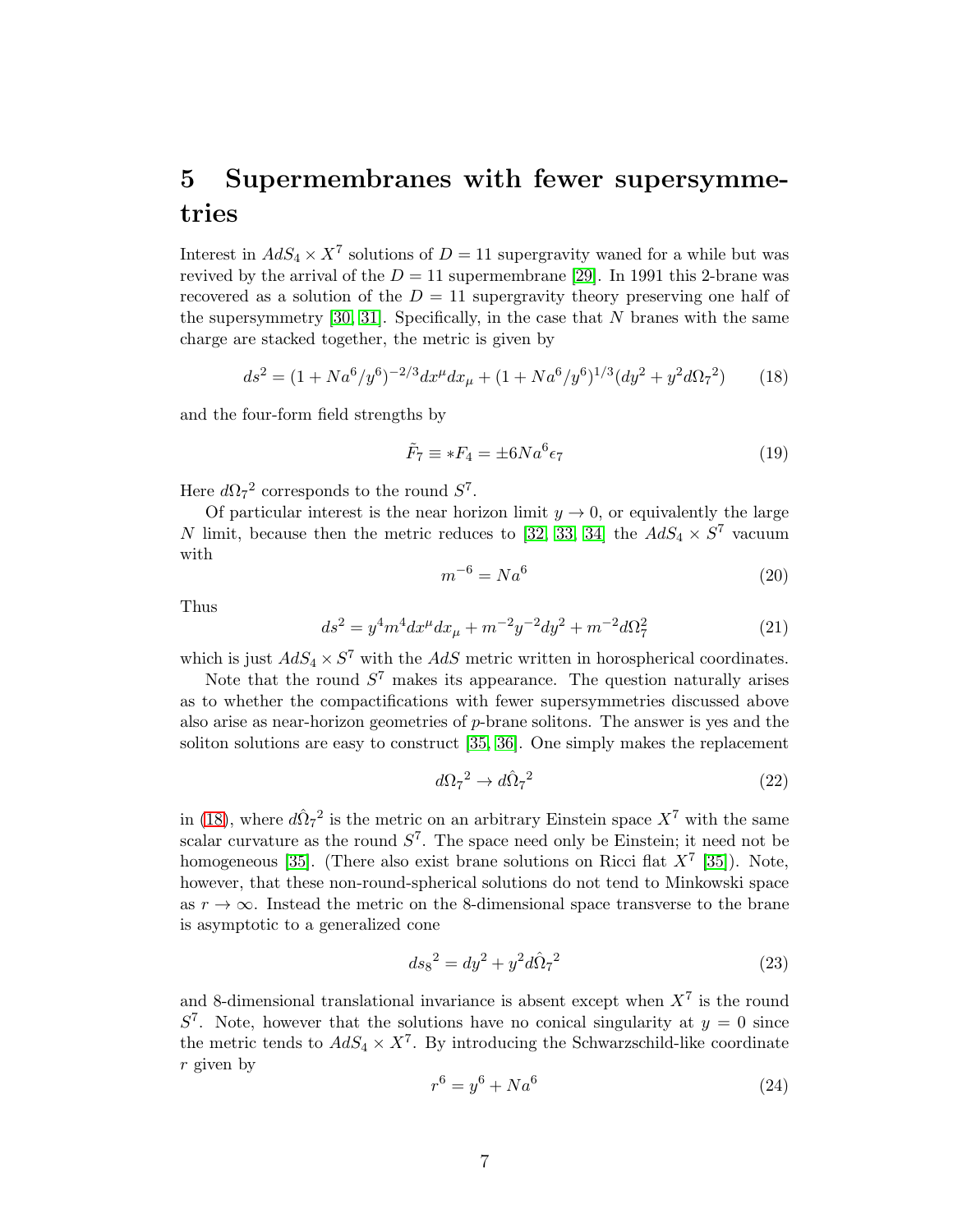| H                    | <i>Space</i>     | restrictions       |
|----------------------|------------------|--------------------|
| SO(n)                | $R^n$            | $n \geq 2$         |
| U(m)                 | $R^n \simeq C^m$ | $m \geq 2, n = 2m$ |
| SU(m)                | $R^n \simeq C^m$ | $m \geq 2, n = 2m$ |
| $Sp(1) \times Sp(m)$ | $R^n \simeq H^m$ | $m \geq 1, n = 4m$ |
| Sp(m)                | $R^n \simeq H^m$ | $m \geq 1, n = 4m$ |
| $G_2$                | $R^7$            |                    |
| Spin(7)              | $R^8$            |                    |
| Spin(9)              | $R^{16}$         |                    |

<span id="page-7-0"></span>Table 2: Holonomies of Riemannian connections

we can see that the solutions exhibits an event-horizon at  $r = N^{1/6}a$ . Indeed the solution may be analytically continued down to  $r = 0$  where there is a curvature singularity, albeit hidden by the event horizon [\[33\]](#page-14-14).

As a matter of fact, there is a one-to-one correspondence between Killing spinors on Einstein manifolds  $X^7$  satisfying  $\tilde{D}_m \eta = 0$ ,  $m = 1, 2...7$ , and Killing spinors on the Ricci-flat cone [\(23\)](#page-6-1) satisfying  $D_M \eta = 0$ ,  $M = 1, 2...8$ , [\[37,](#page-15-0) [20\]](#page-14-1). So  $N = 1$ can then be understood as  $G_2$  holonomy on  $X^7$  or  $Spin(7)$  holonomy on the cone. Similarly, the weak holonomy 3-form [\(15\)](#page-4-4) lifts to a covariantly constant self-dual 4-form on the cone.

## <span id="page-7-1"></span>6 A speculation on Spin(9)

In Berger's classification [\[38\]](#page-15-1) of holonomy groups of Levi-Civita connections given in Table [2,](#page-7-0) there are three exceptional cases  $G_2$ ,  $Spin(7)$  and  $Spin(9)$ .  $G_2$  and  $Spin(7)$ have already made their appearance in our story, but  $Spin(9)$  seems an unlikely candidate since it corresponds to the holonomy of a sixteen-dimensional space (the Cayley plane), and that seems too high for  $D = 11$  supergravity. Nevertheless, as we shall now describe, there is a way in which subgroups of  $SO(16)$  can appear as holonomies in the theory. (The Cayley Plane, which is the 16-dimensional coset  $F_4/Spin(9)$ , has also featured in recent, but apparently unrelated, speculations on hidden mathematical structures in  $D = 11$  [\[39\]](#page-15-2). Recent discussions on the mathematics of  $Spin(9)$  may be found in [\[40,](#page-15-3) [41\]](#page-15-4).)

The supermembranes discussed in the previous section preserve a fraction  $\nu =$  $N/16$  of the spacetime supersymmetry where  $1 \leq N \leq 8$  is the number of Killing spinors on  $X^7$ . (In the near-horizon limit this doubles.) Following [\[30\]](#page-14-11), we can attempt to quantify this in terms of a holonomy even more generalized than that discussed in section [\(4\)](#page-4-5), namely

$$
\mathcal{H}_{gen} \subset SO(16) \tag{25}
$$

where  $N$  is then given by the number of singlets appearing in the decomposition of the 16 of  $SO(16)$  under  $\mathcal{H}_{gen}$ . In the case of the brane with a round  $S^7$ , we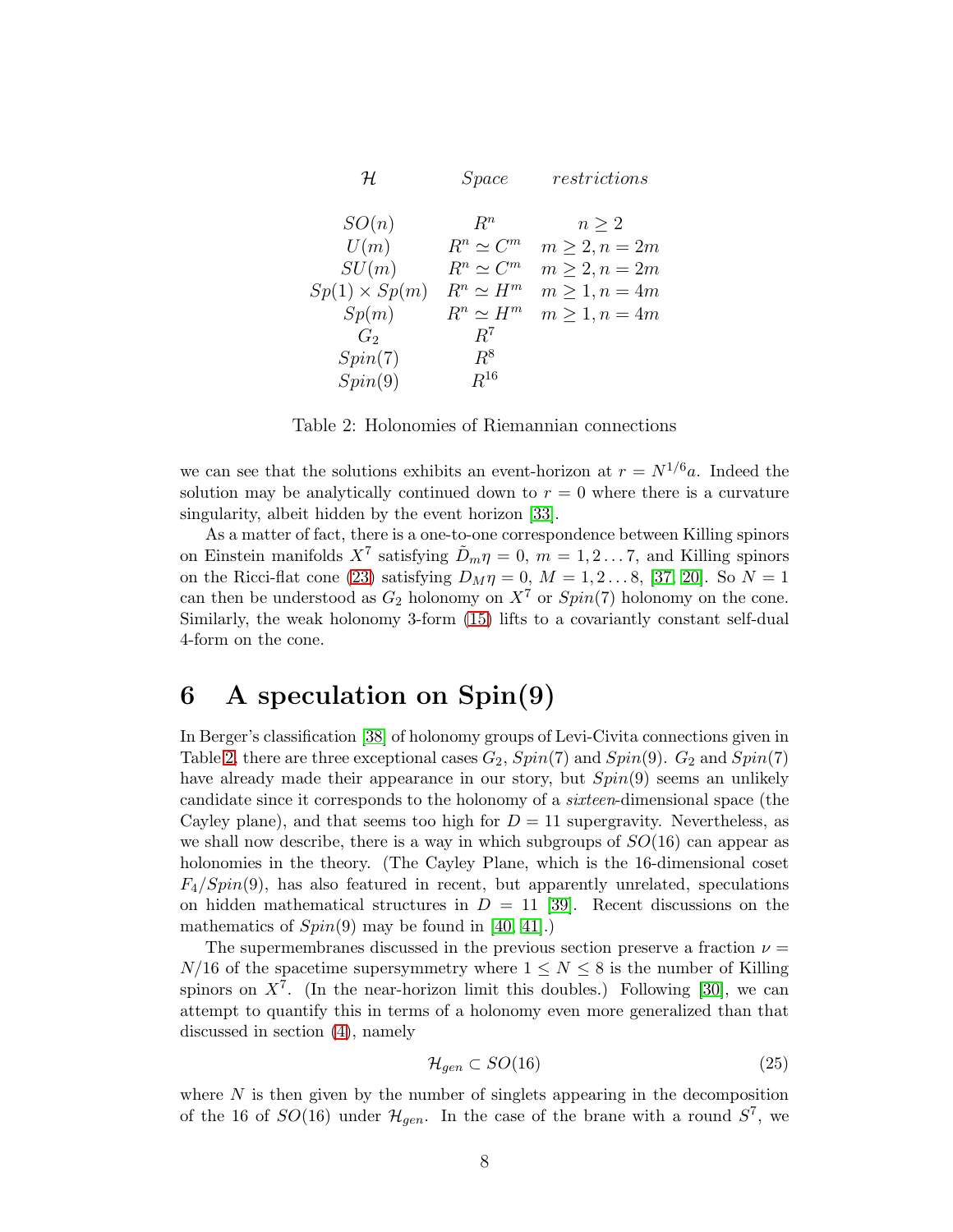have  $\mathcal{H}_{gen} = SO(8)$ , the 16 decomposes into an 8 plus 8 singlets and  $\nu = 1/2$ . Whereas in the case of the brane with a squashed  $S^7$ , we would have only one singlet and  $\nu = 1/16$ . The origin of this  $SO(16)$  was speculated in [\[42\]](#page-15-5) and proved in [\[43\]](#page-15-6). After making a  $D = 11$  Lorentz-non-covariant three/eight split of the  $D = 11$  supergravity field equations, the tangent space group  $SO(1, 2) \times SO(8)$ gets enlarged to an  $SO(1,2) \times SO(16)$  under which the supersymmetry parameter transforms as a  $(2, 16)$ . Note that the 16 is the *vector* representation, even though  $\epsilon$  is a spacetime spinor <sup>[d](#page-8-0)</sup>. This can be understood by noting, as we have already done, that the supercovariant derivative [\(2\)](#page-2-0) involves not merely the Levi-Civita connection but extra terms involving the 4-form field strength  $F_{MNPQ}$ , a fact that tends to be underemphasized in recent works on holonomy and  $D = 11$  supergravity (a notable exception being [\[44\]](#page-15-7)).

Although we do not know of any examples, it is thus possible that some  $D = 11$ field configuration could have

$$
Spin(9) = \mathcal{H}_{gen} \subset SO(16) \tag{26}
$$

However, the embedding is such that  $16 \rightarrow 16$  and so such a configuration can preserve no supersymmetries, which may seem something of an anticlimax.

All this raises an interesting question: What is the number of possible super-symmetries allowed in M-theory? A priori, from the M-theory algebra [\[45\]](#page-15-8),  $32\nu$  can be any integer from 0 to 32 [\[46\]](#page-15-9). Although there are supersymmetric backgrounds realizing the maximum 32, it was thought for a time that partially supersymmetric backgrounds were restricted to  $0 \leq \nu \leq 1/2$ , such as the above mentioned membranes. However, recent work on pp waves  $[47, 48, 49, 50, 51]$  $[47, 48, 49, 50, 51]$  $[47, 48, 49, 50, 51]$  $[47, 48, 49, 50, 51]$  $[47, 48, 49, 50, 51]$  and Gödel universes [\[52\]](#page-15-15) has revealed certain values of  $32\nu$  lying between 16 and 32. Riemannian holonomy cannot account for these exotic fractions, so let us therefore take the generalized holonomy approach, discussed above. Of course, one is not obliged to make a three/eight split of M-theory, one could make any  $d/(11-d)$  split. For example, after a four/seven split, the tangent space group  $SO(1,3) \times SO(7)$  is enlarged to an  $SO(1,3) \times SU(8)$  [\[42,](#page-15-5) [53\]](#page-15-16). Similar remarks apply to Type IIB. It is curious to note that if the 32 supercharges always belong to representations such as (2, 16), (4, 8) etc, then  $n = 32\nu$ , the number of singlets appearing in the decomposition, is restricted to 0, 1, 2, 3, 4, 5, 6, 8, 10, 12, 14, 16, 18, 20, 22, 24, 26, 28, 32. This is consistent with the data. However, a better understanding of the two/nine and one/ten splits is necessary before ruling out other values.

## 7 Hopf dualities

In recent times, both perturbative and non-perturbative effects of ten-dimensional superstring theory have been subsumed by an eleven-dimensional  $M$  theory whose

<span id="page-8-0"></span><sup>&</sup>lt;sup>d</sup>This phenomenon had been noted long ago by Cremmer and Julia [\[16\]](#page-13-17) when *dimensionally reducing*  $D = 11$  supergravity (or Type IIB supergravity) to  $D = 3$ , but here we are claiming  $SO(16)$  already in  $D = 11$  (or  $D = 10$ ).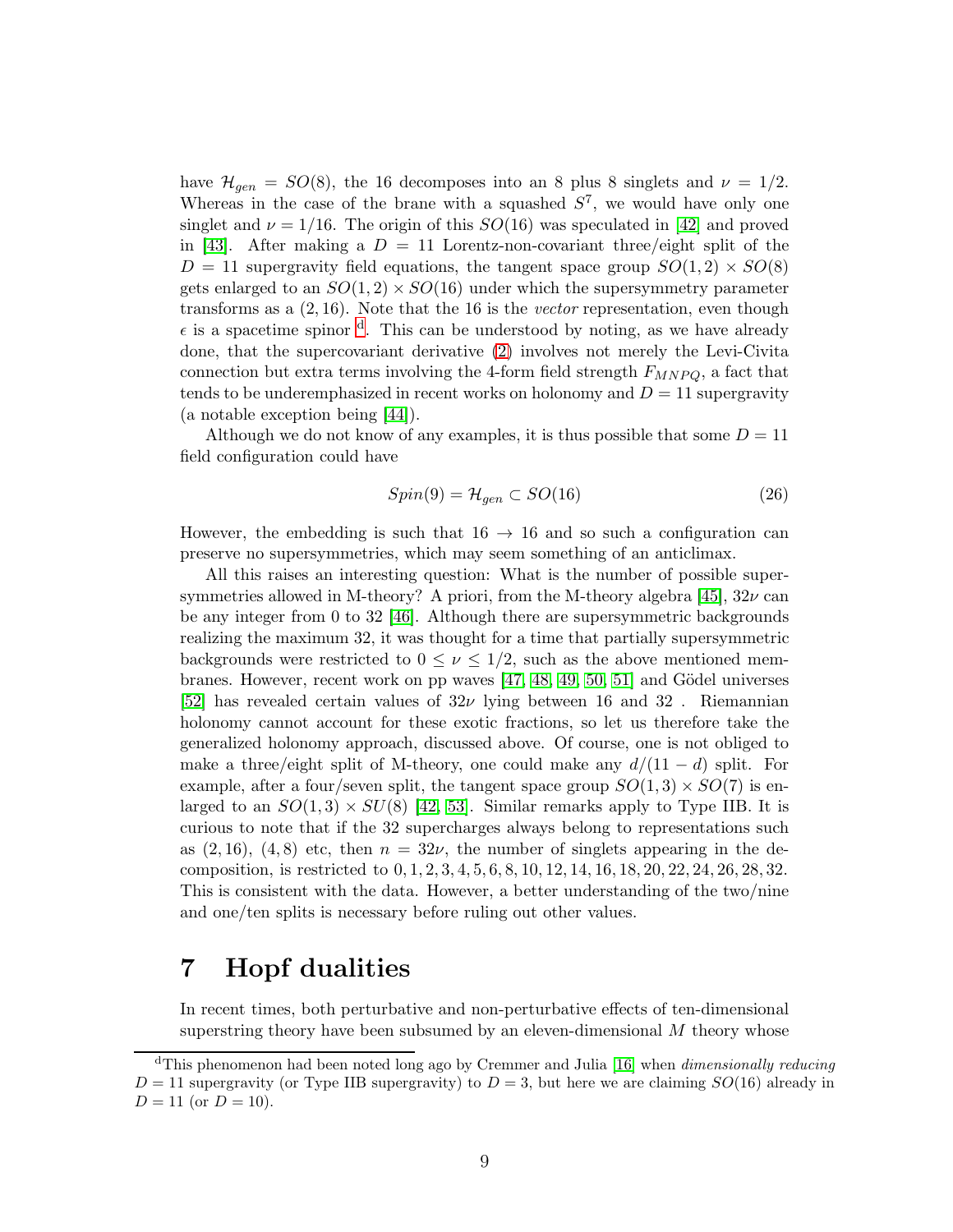low-energy limit is  $D = 11$  supergravity [\[54\]](#page-15-17). In particular, we have the duality

<span id="page-9-0"></span>
$$
M \text{ on } X \equiv IIA \text{ on } Y \tag{27}
$$

In the first examples X was just a direct product  $Y \times S^1$  and in this way one could give an  $D = 11$  M-theory origin to  $D = 10$  Type *IIA* objects by either wrapping around the  $S^1$  or by reducing. For example, the IIA string comes from the M2-brane by wrapping [\[55,](#page-15-18) [61,](#page-16-1) [57\]](#page-16-2); the D6-brane in  $D = 10$  may be interpreted as a Kaluza-Klein monopole in  $D = 11$  [\[60,](#page-16-3) [61\]](#page-16-1) and the D2 brane in  $D = 10$  may be interpreted as an M2-brane in  $D = 11$  by dualizing a vector into a scalar on the 3-dimensional worldvolume [\[58,](#page-16-4) [59\]](#page-16-5).

However, the duality  $(27)$  may be generalized to the so-called *Hopf duality* where X is a twisted product or  $U(1)$  bundle over Y [\[63,](#page-16-6) [64,](#page-16-7) [65,](#page-16-8) [66,](#page-16-9) [67\]](#page-16-10). In [\[63\]](#page-16-6), for example, such M-theory vacua with  $N > 0$  supersymmetry were presented which, from the perspective of perturbative Type IIA string theory, have  $N = 0$ . They can emerge whenever the  $X^7$  is a  $U(1)$  bundle over a 6-manifold  $Y^6$ . The missing superpartners are Dirichlet 0-branes. Someone unable to detect Ramond-Ramond charge would thus conclude that these worlds have no unbroken supersymmetry. In particular, the gravitinos (and also some of the gauge bosons) are 0-branes not seen in perturbation theory but which curiously remain massless however weak the string coupling. The simplest example of this phenomenon is provided by the maximally-symmetric  $S^7$ . Considered as a compactification of  $D = 11$  supergravity, the round  $S^7$  yields a four dimensional  $AdS$  spacetime with  $N = 8$  supersymmetry and  $SO(8)$  gauge symmetry, for either orientation of  $S<sup>7</sup>$ . The Kaluza-Klein mass spectrum therefore falls into  $SO(8)$   $N = 8$  supermultiplets. In particular, the mass-less sector is described [\[15\]](#page-13-14) by gauged  $N = 8$  supergravity [\[69\]](#page-16-11). Since  $S^7$  is a  $U(1)$ bundle over  $\mathbb{CP}^3$  the same field configuration is also a solution of  $D = 10$  Type IIA supergravity [\[114\]](#page-18-0). However, the resulting vacuum has only  $SU(4) \times U(1)$  symmetry and either  $N = 6$  or  $N = 0$  supersymmetry depending on the orientation of the  $S<sup>7</sup>$ . The reason for the discrepancy is that the modes charged under the  $U(1)$  are associated with the Kaluza-Klein reduction from  $D = 11$  to  $D = 10$  and are hence absent from the Type  $IIA$  spectrum originating from the massless Type  $IIA$  supergravity. In other words, they are Dirichlet 0-branes [\[68\]](#page-16-12) and hence absent from the perturbative string spectrum. There is thus more non-perturbative gauge symmetry and supersymmetry than perturbative. (Here the words "perturbative" and "non-perturbative" are shorthand for "with and without the inclusion of Dirichlet 0-branes", but note that the Type IIA compactification has non-perturbative features even without the 0-branes [\[63\]](#page-16-6)). The right-handed orientation is especially interesting because the perturbative theory has no supersymmetry at all! A summary of perturbative versus non-perturbative symmetries is given in Table 2. In particular, the non-perturbative vacuum may have unbroken supersymmetry even when the perturbative vacuum has none.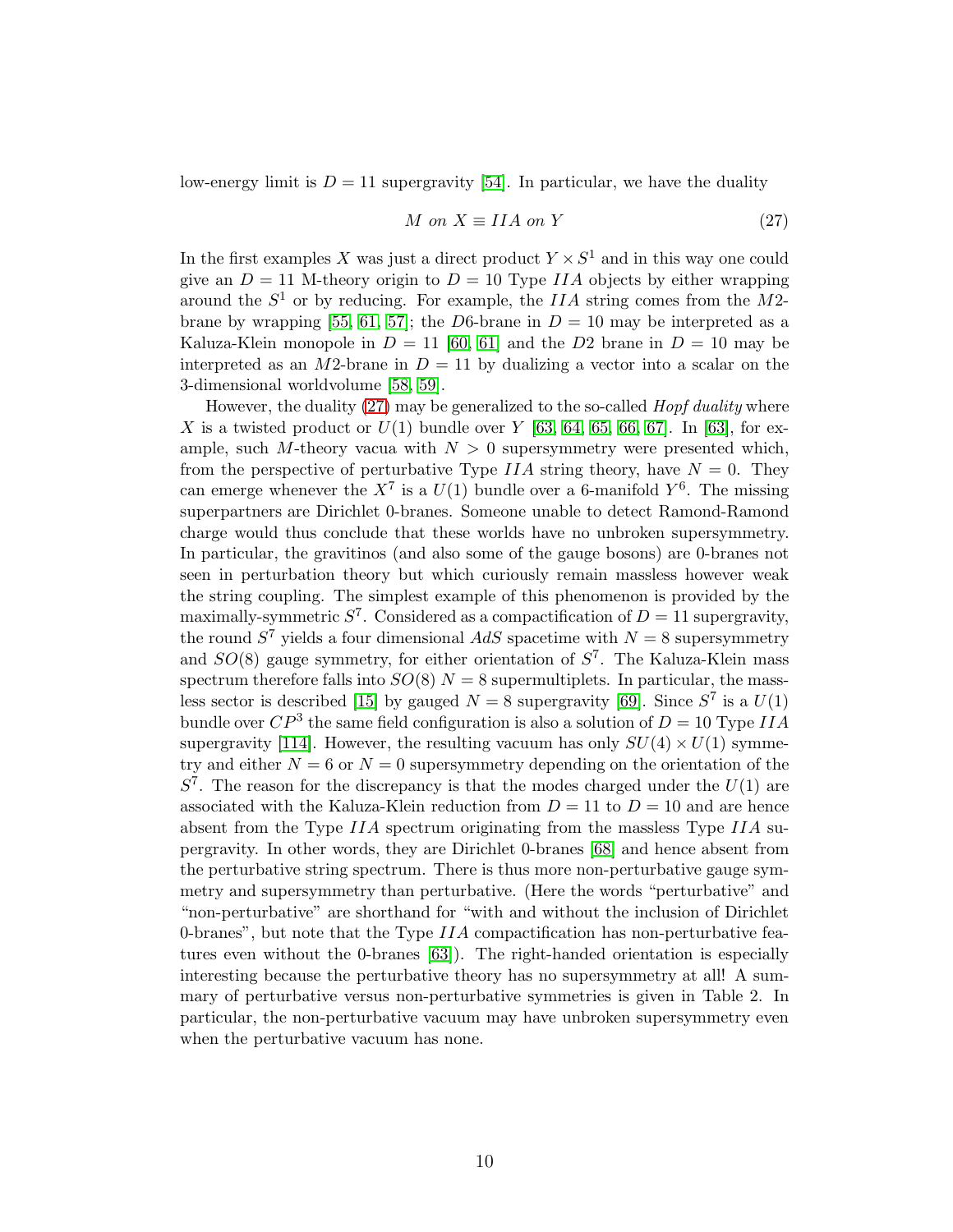| Compactification     |       | Perturbative Type IIA            |       | Nonperturbative M-theory         |
|----------------------|-------|----------------------------------|-------|----------------------------------|
| Left round $S^7$     | $N=6$ | $SU(4) \times U(1)$              | $N=8$ | SO(8)                            |
| Right round $S^7$    | $N=0$ | $SU(4) \times U(1)$              | $N=8$ | SO(8)                            |
| Left squashed $S^7$  | $N=1$ | $SO(5) \times U(1)$              | $N=1$ | $SO(5) \times SU(2)$             |
| Right squashed $S^7$ | $N=0$ | $SO(5) \times U(1)$              | $N=0$ | $SO(5) \times SU(2)$             |
| Left $M(3,2)$        | $N=0$ | $SU(3) \times SU(2) \times U(1)$ | $N=2$ | $SU(3) \times SU(2) \times U(1)$ |
| Right $M(3,2)$       | $N=0$ | $SU(3) \times SU(2) \times U(1)$ | $N=0$ | $SU(3) \times SU(2) \times U(1)$ |

Table 2: Perturbative versus non-perturbative symmetries.

We have focussed in this paper on compactifications from  $D = 11$  but much of the discussion applies, *mutatis mutandis* to Type *IIB*. For example we have the Hopf T-duality

$$
IIB \text{ on } S^5 \equiv IIA \text{ on } CP^2 \times S^1 \tag{28}
$$

which untwists the  $S^5$  [\[64\]](#page-16-7).

#### 8 Recent developments

Following the M-theory revolution of 1995, it was noted [\[72,](#page-16-13) [73,](#page-16-14) [74,](#page-16-15) [76,](#page-17-0) [75,](#page-16-16) [81,](#page-17-1) [83\]](#page-17-2) that non-chiral  $N = 1$  heterotic string compactifications can be dual to  $D = 11$ supergravity compactified on Ricci-flat seven-dimensional spaces of  $G_2$  holonomy [\[85,](#page-17-3) [86,](#page-17-4) [87,](#page-17-5) [84,](#page-17-6) [77\]](#page-17-7). See also [\[78,](#page-17-8) [79\]](#page-17-9) for  $N = 1$  compactifications on 8-manifolds of spin(7) holonomy.

In 2002,  $G_2$  manifolds continue play an important role in  $D = 11$  M-theory for the same  $N = 1$  reason as in 1982. Of course, for phenomenology we require not only  $N = 1$  but also chirality, and the lack of chirality on smooth seven-manifolds [\[80\]](#page-17-10) was one of the main reasons that  $D = 11$  supergravity fell out of favor. But the full M-theory, as opposed to its low energy limit, admits the possibility of singular  $G_2$  compactifications which can yield *chiral*  $(N = 1, D = 4)$  models living in Minkowski space, with realistic gauge groups [\[88,](#page-17-11) [89,](#page-17-12) [90,](#page-17-13) [91,](#page-17-14) [92,](#page-17-15) [93,](#page-17-16) [94,](#page-17-17) [95,](#page-17-18) [96,](#page-18-1) [97,](#page-18-2) [98,](#page-18-3) [99,](#page-18-4) [100,](#page-18-5) [101,](#page-18-6) [102,](#page-18-7) [103,](#page-18-8) [104,](#page-18-9) [105,](#page-18-10) [106,](#page-18-11) [107,](#page-18-12) [108,](#page-18-13) [109,](#page-18-14) [110,](#page-18-15) [111\]](#page-18-16) and doublet-triplet splitting [\[112\]](#page-18-17).

#### 9 K3

In 1983 a second example of the utility of holonomy was provided by the compactification of  $D = 11$  supergravity on the K3 [\[7\]](#page-13-4). This manifold had recently made its appearance in the physics literature as a gravitational instanton [\[3\]](#page-13-9). It is a self-dual, and hence Ricci flat, solution with  $m = 0$  and  $\mathcal{H} = SU(2)$  instead of the  $SU(2) \times SU(2)$  of a generic 4-manifold. Hence  $N = N_{max}/2$ . K3 provided a novel phenomenon in Kaluza-Klein theory: the appearance of massless particles as a consequence of the topology, as opposed to the geometry of the compactifying manifold, determined by Betti numbers and index theorems [\[7\]](#page-13-4). A discussion of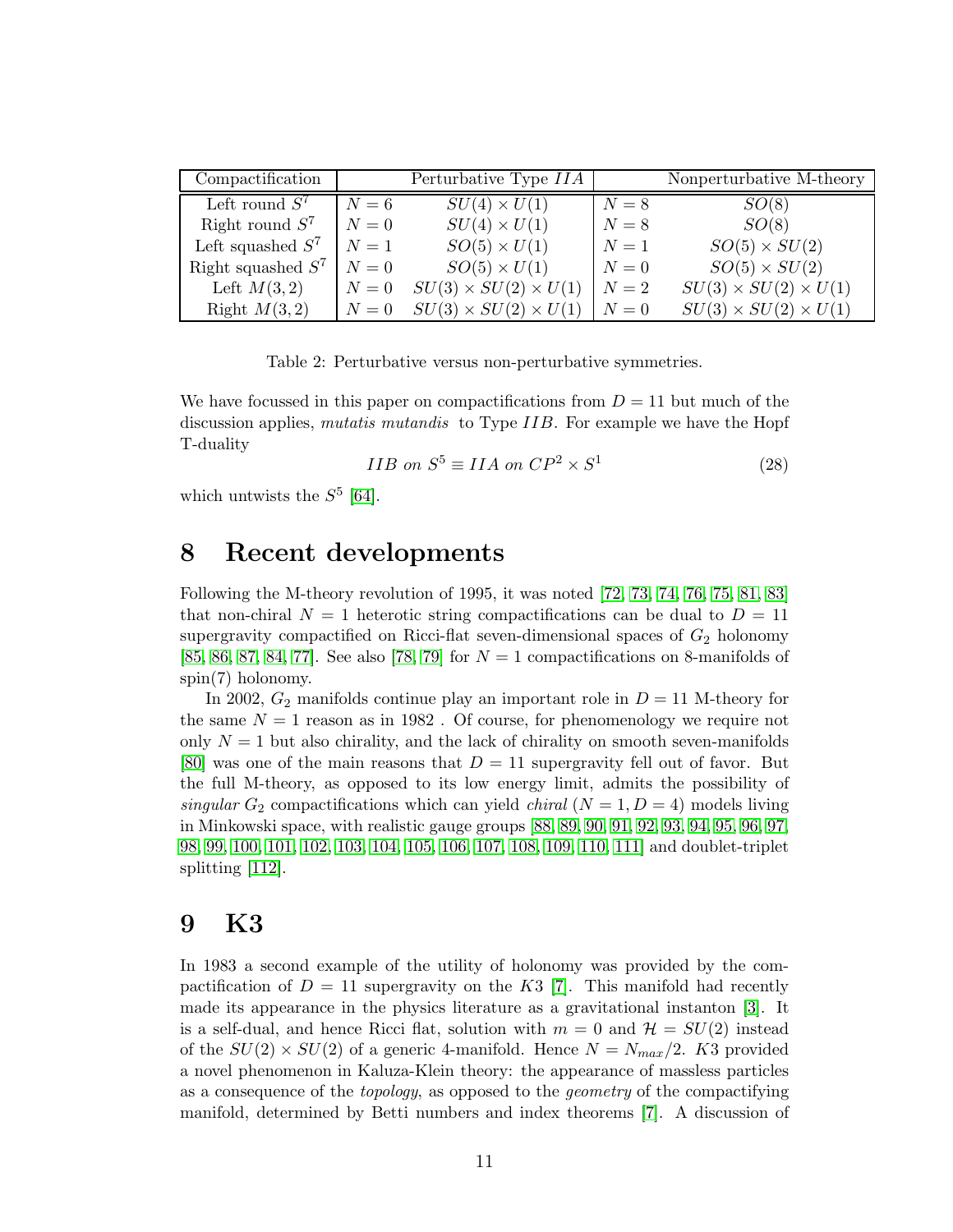boson and fermion zero modes on K3 and their relation to axial and conformal anomalies  $[70]$ , may be found in  $[3, 71, 1]$  $[3, 71, 1]$  $[3, 71, 1]$ .

K3 was thus th[e](#page-11-0) forerunner of the very influential  $Calabi-Yau$  compactifications<sup>e</sup> of ten-dimensional supergravity and string theory  $[8]$  and, indeed, the Ricci-flat  $G_2$ compactifications of  $M$ -theory mentioned above, some of which correspond to  $K3$ fibrations [\[108\]](#page-18-13).

K3 compactification allows for the possibility of chirality in the lower dimensional spacetime and chiral compactification of the Type IIB supergravity was undertaken in [\[116\]](#page-19-0) and the heterotic string theory in [\[117\]](#page-19-1).

In 1986, it was pointed out [\[115\]](#page-19-2) that  $D = 11$  supergravity on  $R^{10-n} \times K3 \times T^{n-3}$ [\[7\]](#page-13-4) and the  $D = 10$  heterotic string on  $R^{10-n} \times T^n$  [\[82\]](#page-17-19) not only have the same supersymmetry but also the same moduli spaces of vacua, namely

$$
\mathcal{M} = \frac{SO(16+n, n)}{SO(16+n) \times SO(n)}\tag{29}
$$

It took almost a decade for this "coincidence" to be explained but we now know that M-theory on  $R^{10-n} \times K3 \times T^{n-3}$  is dual to the heterotic string on  $R^{10-n} \times T^n$ [\[56,](#page-16-19) [57\]](#page-16-2).

One way to understand this is to note that, when wrapped around  $K3$  with its 19 self-dual and 3 anti-self-dual 2-forms, the  $d = 6$  worldvolume fields of the M5-brane (or D5-brane)  $(B<sup>-</sup><sub>μν</sub>, \lambda<sup>I</sup>, \phi<sup>[IJ]</sup>)$  reduce to the  $d = 2$  worldsheet fields of the heterotic string in  $D = 7$  (or  $D = 6$ ) [\[120,](#page-19-3) [121,](#page-19-4) [122\]](#page-19-5). The 2-form yields (19,3) left and right moving bosons, the spinors yield  $(0, 8)$  fermions and the scalars yield (5, 5) which add up to the correct worldsheet degrees of freedom of the heterotic string. A consistency check is provided by the derivation of the Yang-Mills and Lorentz Chern-Simons corrections to the Bianchi identity of the heterotic string starting from the M5-brane Bianchi identity [\[113\]](#page-18-18).

Heterotic strings on K3 can also be self-dual [\[118,](#page-19-6) [119\]](#page-19-7). Moreover, Heterotic strings on Calabi-Yau manifolds that are a  $T^3$  fibration over a base  $Q$  can be dual to M-theory on  $X^7$  that is K3 fibered over Q and has  $G_2$  holonomy [\[108\]](#page-18-13), which brings us back to where we started.

#### 10 Conclusions

I first wrote about supergravity in a popular article for New Scientist in 1977 [\[123\]](#page-19-8), where I said " Supergravity is theoretically very compelling, but it has yet to prove its worth by experiment"; a remark still unfortunately true at Supergravity@25. Let us hope that by the  $Supergravity@50$  conference, or before, we can say something different.

<span id="page-11-0"></span><sup>&</sup>lt;sup>e</sup>Indeed, the possibility of going from 10 dimensions to 4 on a Ricci-flat 6-manifold with  $SU(3)$ holonomy so as to get  $N = 1$  in  $D = 4$  occurred to Pope, Nilsson and myself while writing up the K3 paper in 1983. Since we were at UT, Austin, at the time, we consulted one or two of the distinguished mathematicians in the Mathematics Department there, but were told they had never heard of such a thing! Consequently our paper states " We do not know any solutions with  $\mathcal{H} = SU(3)$ ".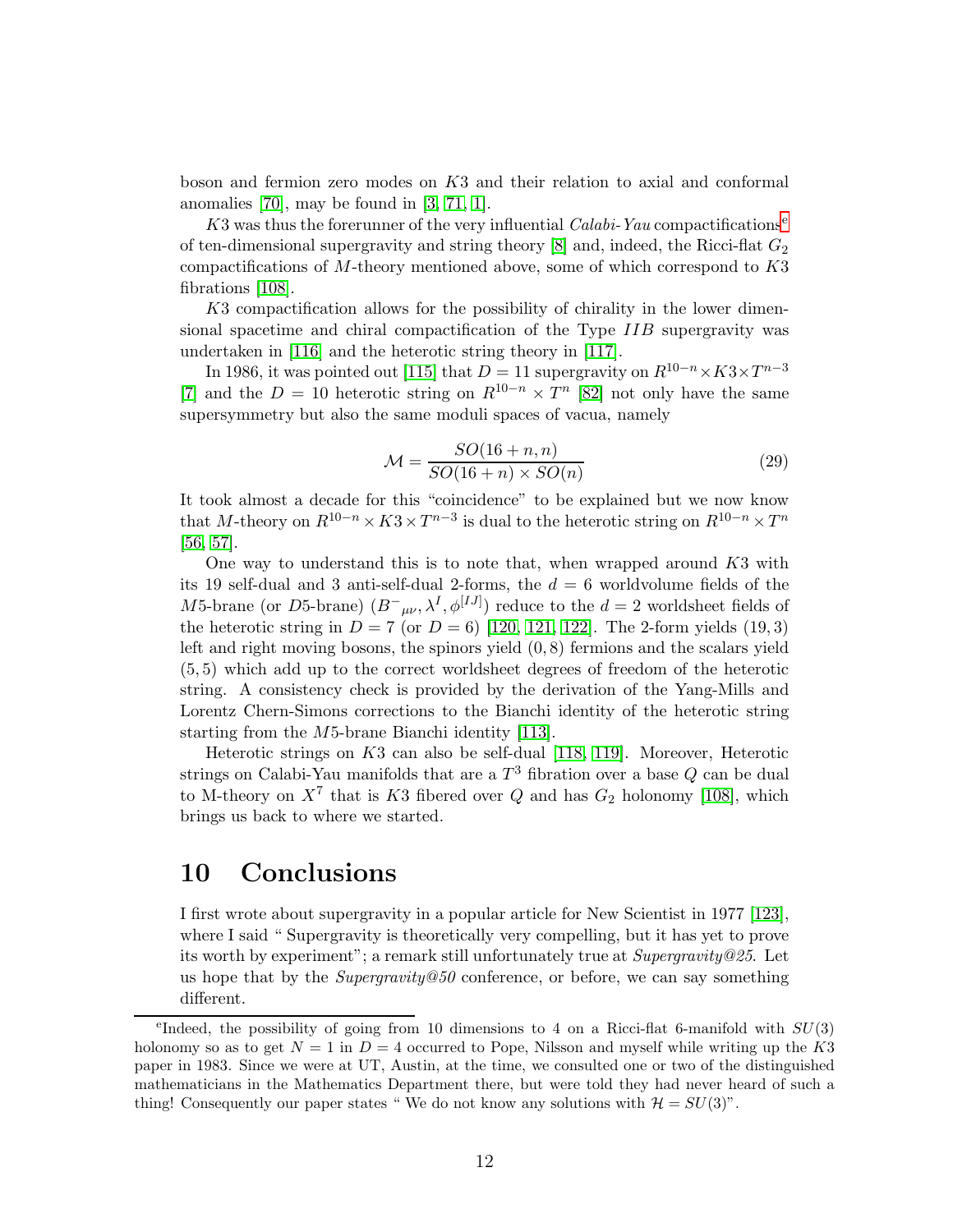It is a privilege to have been a member of the Supergravity community these 25 years and I would like to say "Thanks for the memories" to its discoverers.

#### 11 Acknowledgements

I would like to thank the conference organizers, Martin Rocek, George Sterman and Warren Siegel for their hospitality. I have enjoyed useful conversations on holonomy with Pietro Fre, Finn Larsen, Jim Liu, Hong Lu, Leo Pando-Zayas and Hisham Sati. Thanks to Gordy Kane and Jim Liu for suggesting improvements to the manuscript.

#### 12 Notes added

- Generalized holonomy is developed further in [\[124,](#page-19-9) [125,](#page-19-10) [126,](#page-19-11) [127\]](#page-19-12).
- In section [\(6\)](#page-7-1) we conjectured, albeit on flimsy evidence, that the number of vacuum supersymmetries allowed by M-theory is restricted to

<span id="page-12-0"></span>
$$
n = 0, 1, 2, 3, 4, 5, 6, 8, 10, 12, 14, 16, 18, 20, 22, 24, 26, 28, 32 \tag{30}
$$

Interestingly enough, after the completion of this work, a Gödel universe with  $n = 14$  was discovered [\[129\]](#page-19-13) which completes this list. Furthermore:

- $n = 31$  has now been ruled out for both Type IIB [\[130\]](#page-19-14) and Type IIA [\[131\]](#page-19-15).
- $n = 30$  has now been ruled out for M-theory [\[132\]](#page-19-16).
- The class of M-theory plane waves found in [\[132\]](#page-19-16) has  $n = 16, 20, 26$  but not  $n = 28$ , although plane wave solutions with  $n = 28$  do appear in Type IIB [\[128\]](#page-19-17).
- Backgrounds with  $n > 24$  are necessarily (locally) homogeneous. See [\[133\]](#page-20-0) where it is also conjectured that 24 is the minimum number which guarantees this.
- In compactifying Type II strings from  $D = 10$  to  $D = 2$  we must allow for the possibility of asymmetric orbifolds where the left and right movers may experience different holonomies yielding  $D = 2$  supersymmetries  $(N_+, N_-)$  with  $N_+ \neq N_-$ . Berger's [\[38\]](#page-15-1) list of holonomies  $SO(8), Spin(7), G_2, SU(3), SU(2), I$ allows  $N_+ = 0, 1, 2, 4, 8, 16$  and  $N_+ = 0, 1, 2, 4, 8, 16$  and hence  $n = N_+ + N_$ can take on values

$$
n = 0, 1, 2, 3, 4, 5, 6, 8, 9, 10, 12, 16, 17, 18, 20, 24, 32 \tag{31}
$$

So if we broaden our definition of M-theory vacua to include asymmetric orbifold compactificataions of Type II (as suggested to me in this context by Cumrun Vafa) then we must also include the cases  $n = 9,17$  excluded in [\(30\)](#page-12-0).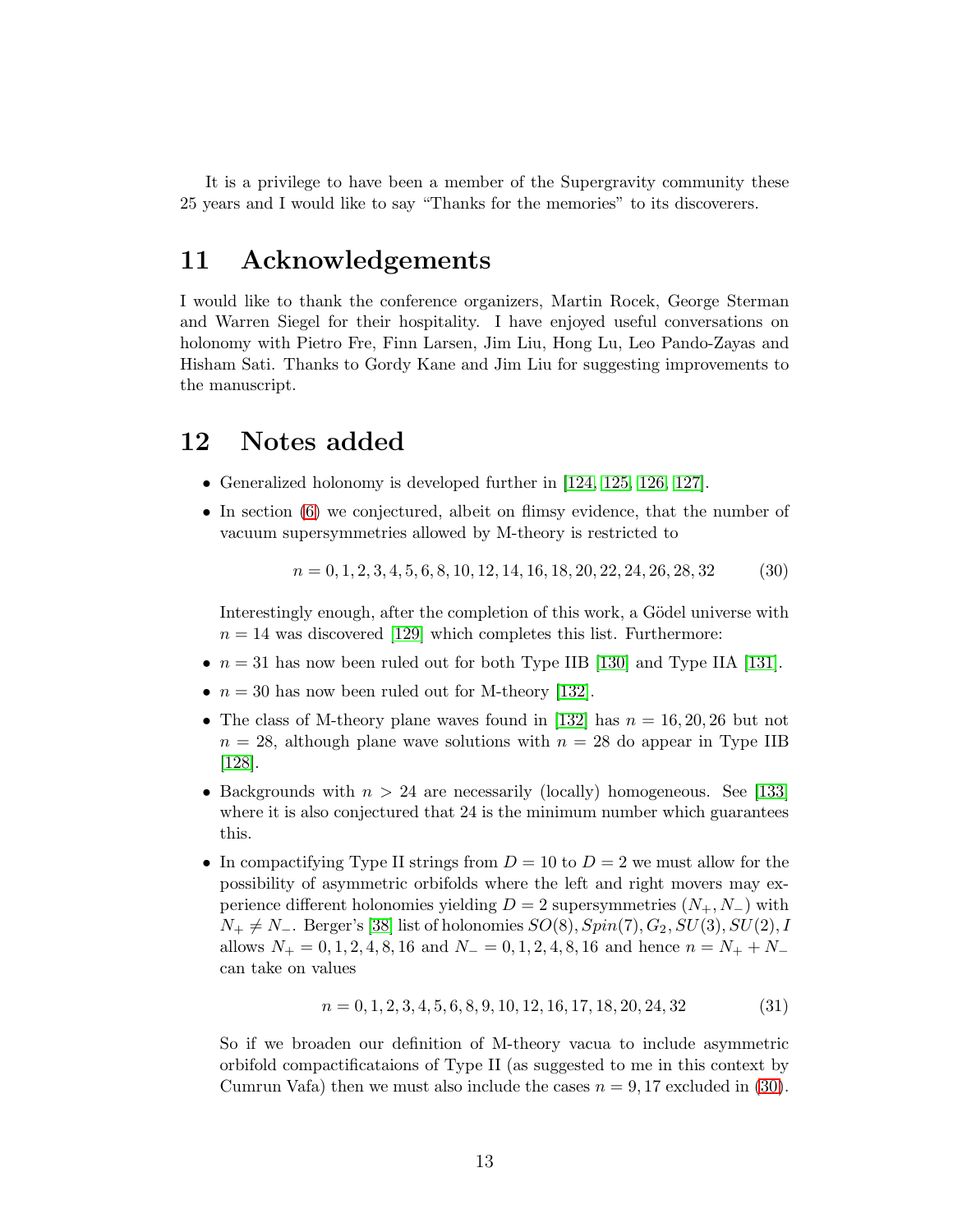## <span id="page-13-0"></span>References

- <span id="page-13-1"></span>[1] E. Witten, Search for a realistic Kaluza-Klein theory, Nucl. Phys. B186 (1981) 412-428.
- <span id="page-13-9"></span>[2] M. A. Awada, M. J. Duff and C. N. Pope,  $N = 8$  supergravity breaks down to  $N = 1$ , Phys. Rev. Lett. **50** (1983) 294.
- <span id="page-13-10"></span>[3] S. W. Hawking and C. N. Pope, Symmetry Breaking By Instantons In Supergravity, Nucl. Phys. B146, 381 (1978).
- <span id="page-13-2"></span>[4] L. Alvarez-Gaume and D. Z. Freedman, Ricci Flat Kahler Manifolds And Supersymmetry, Phys. Lett. B94, 171 (1980).
- <span id="page-13-3"></span>[5] M. J. Duff, B. E. W. Nilsson and C. N. Pope, Spontaneous supersymmetry breaking by the squashed seven-sphere, Phys. Rev. Lett. 50 (1983) 2043.
- <span id="page-13-4"></span>[6] M. J. Duff and C. N. Pope, Kaluza-Klein supergravity and the seven sphere, in Supersymmetry and Supergravity 82, proceedings of the Trieste conference.
- <span id="page-13-5"></span>[7] M. J. Duff, B. E. W. Nilsson and C. N. Pope, *Compactification of*  $D = 11$ supergravity on  $K3 \times T^3$ , Phys. Lett. **B129** (1983) 39.
- <span id="page-13-6"></span>[8] P. Candelas, G. Horowitz, A. Strominger and E. Witten, Vacuum configurations for superstrings, Nucl. Phys.  $B258$  (1985) 46.
- [9] E. Cremmer, B. Julia and J. Scherk, Supergravity theory in elevendimensions, Phys. Lett. B76 (1978) 409.
- <span id="page-13-8"></span><span id="page-13-7"></span>[10] S. Ferrara, D. Z. Freedman and P. van Nieuwenhuizen, Progress toward a theory of supergravity, Phys. Rev. D13 (1976) 3214.
- <span id="page-13-11"></span>[11] S. Deser and B. Zumino, Consistent supergravity, Phys. Lett. B62 (1976) 335.
- [12] M. J. Duff and P. van Nieuwenhuizen, Quantum inequivalence of different field representations, Phys. Lett. B94 (1980) 179.
- <span id="page-13-12"></span>[13] A. Aurilia, H. Nicolai and P. K. Townsend, Hidden Constants: The Theta Parameter Of QCD And The Cosmological Constant Of N=8 Supergravity, Nucl. Phys. B176, 509 (1980).
- <span id="page-13-13"></span>[14] P. G. O. Freund and M. A. Rubin, Dynamics of dimensional reduction, Phys. Lett. B97 (1980) 233.
- <span id="page-13-14"></span>[15] M. J. Duff, B. E. W. Nilsson and C. N. Pope, Kaluza-Klein supergravity, Phys. Rep. 130 (1986) 1.
- <span id="page-13-17"></span><span id="page-13-15"></span>[16] E. Cremmer and B. Julia, The SO(8) supergravity, Nucl. Phys. B159 (1979) 141.
- [17] F. Englert, Spontaneous compactification of eleven dimensional supergravity, Phys. Lett. B119 (1982) 339.
- <span id="page-13-16"></span>[18] P. G. O. Freund, Four-dimensional supersymmetries from eleven-dimensional supergravity, Phys. Lett. **B130** (1983) 173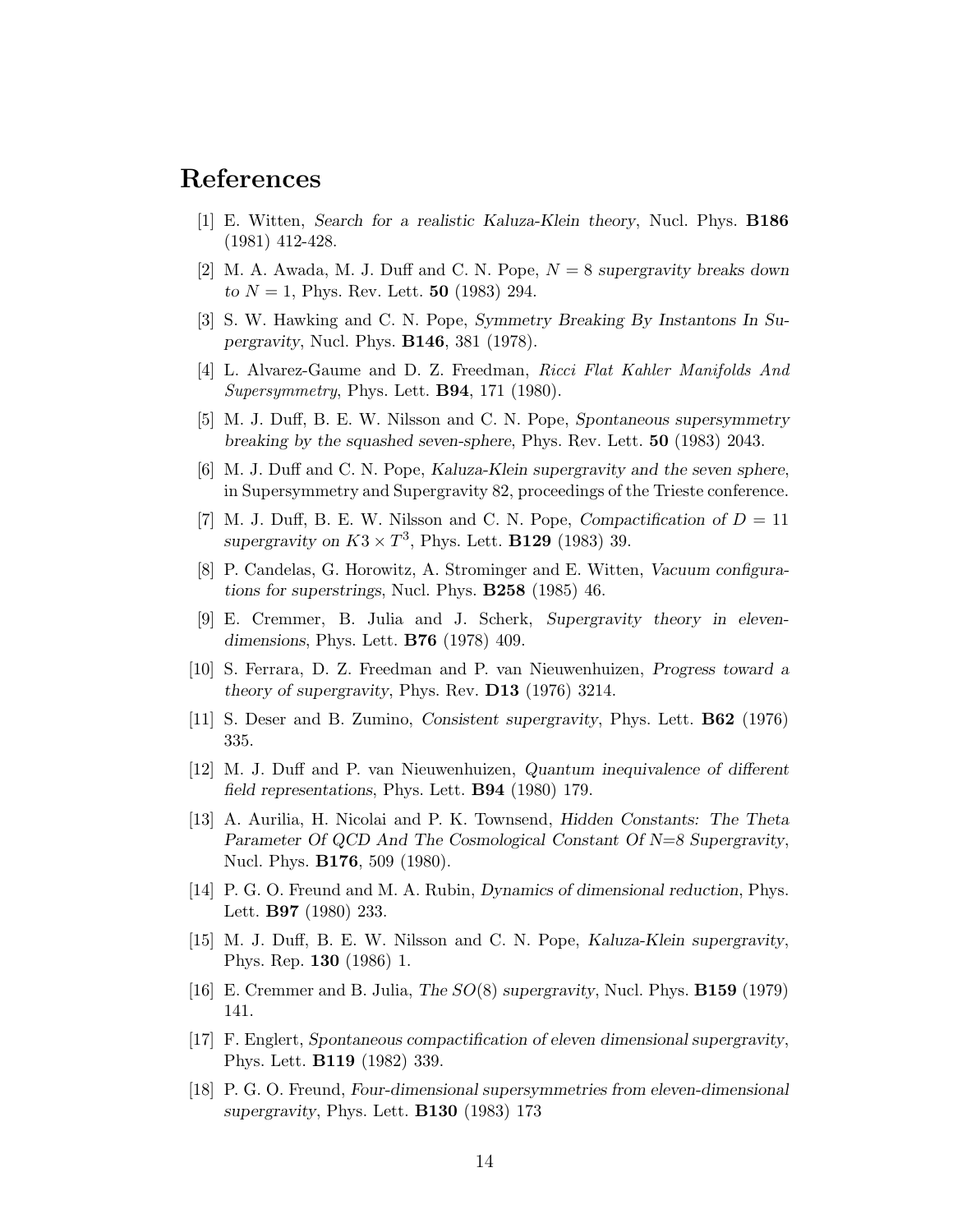- <span id="page-14-1"></span><span id="page-14-0"></span>[19] A. Gray, Weak holonomy groups, Math. Z. 123 (1971) 290.
- [20] B. S. Acharya, J. M. Figueroa-O'Farrill, C. M. Hull, and B. Spence, Branes At Conical Singularities And Holography, Adv. Theor. Math. Phys. 2 (1999) 1249, [hep-th/9808014.](http://arxiv.org/abs/hep-th/9808014)
- <span id="page-14-4"></span>[21] L. Castellani, R. D'Auria, P. Fre and P. van Nieuwenhuizen, Holonomy groups, sesquidual torsion fields and  $SU(8)$  in  $d=11$  supergravity, J. Math. Phys. 25 (1984) 3209.
- <span id="page-14-6"></span><span id="page-14-5"></span>[22] E. Sezgin, The spectrum of the eleven-dimensional supergravity compactified on the round seven sphere, Trieste preprint IC/83/220.
- [23] D. Z. Freedman, G. W. Gibbons and P. C. West, Ten into four won't go, Phys. Lett. B124 (1983) 491.
- <span id="page-14-3"></span><span id="page-14-2"></span>[24] D. N. Page and C. N. Pope, New squashed solutions of  $d = 11$  supergravity, Phys. Lett. B147 (1985) 55.
- <span id="page-14-7"></span>[25] P. van Nieuwenhuizen and N. Warner, Integrability conditions for Killing spinors, Commun. Math. Phys. 93 (1984) 277.
- [26] F. Bais, H. Nicolai and P. van Nieuwenhuizen, Geometry of coset spaces and massless modes of the squashed seven sphere in supergravity, Nucl. Phys. B228 (1983) 333.
- <span id="page-14-8"></span>[27] N. P. Warner, Some new extrema of the scalar potential of gauged  $N = 8$ supergravity Phys. Lett. B128 (1983) 169.
- <span id="page-14-10"></span><span id="page-14-9"></span>[28] L. Castellani, R. D'Auria and P. Fre, Supergravity and superstrings: a geometric perspective, (in 3 volumes), World Scientific Press, 1991.
- <span id="page-14-11"></span>[29] E. Bergshoeff, E. Sezgin and P. Townsend, Supermembranes and elevendimensional supergravity, Phys. Lett. **B189** (1987) 75.
- [30] M. J. Duff and K. Stelle, *Multimembrane solutions of*  $d = 11$  *supergravity*, Phys. Lett. B253 (1991) 113.
- <span id="page-14-13"></span><span id="page-14-12"></span>[31] M. J. Duff, R. R. Khuri and J. X. Lu, String solitons, Phys. Rep. 259 (1995) 213.
- [32] G. W. Gibbons and P. K. Townsend, Vacuum interpolation in supergravity via super p-branes, Phys. Rev. Lett. 71 (1993) 5223.
- <span id="page-14-14"></span>[33] M. J. Duff, G. W. Gibbons and P. K. Townsend, Macroscopic superstrings as interpolating solitons, Phys. Lett. B. 332 (1994) 321.
- <span id="page-14-15"></span>[34] G. W. Gibbons, G. T. Horowitz and P. K. Townsend, Higher-dimensional resolution of dilatonic black hole singularities, Class. Quant. Grav. 12 (1995) 297.
- <span id="page-14-16"></span>[35] M.J. Duff, H. Lü, C.N. Pope and E. Sezgin, Supermembranes with fewer supersymmetries, Phys. Lett. B371 (1996) 206, [hep-th/9511162.](http://arxiv.org/abs/hep-th/9511162)
- <span id="page-14-17"></span>[36] L. Castellani, A. Ceresole, R. D'Auria, S. Ferrara, P. Fré and M. Trigiante,  $G/H$  M-branes and  $AdS_{p+2}$  geometries, [hep-th/9803039.](http://arxiv.org/abs/hep-th/9803039)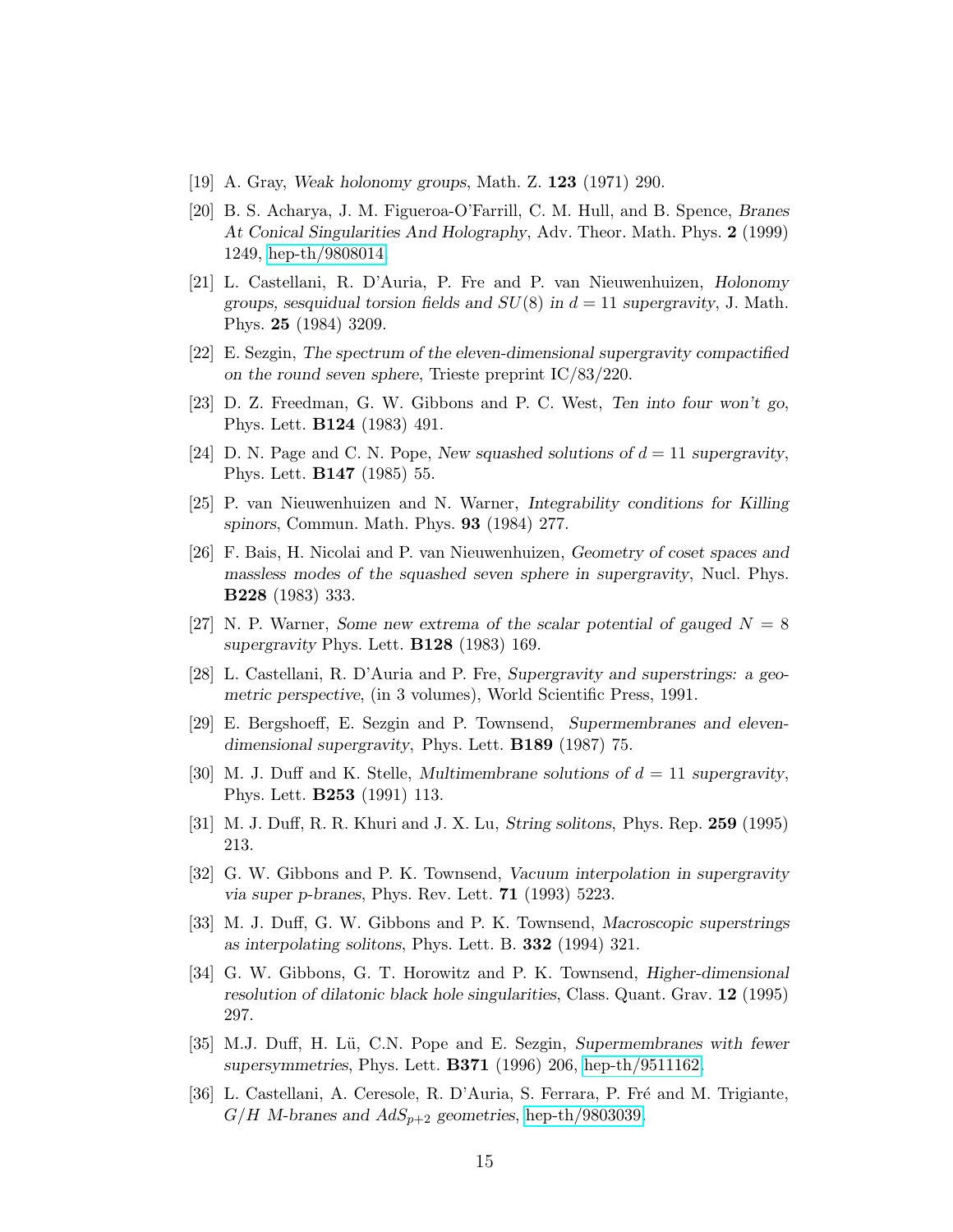- <span id="page-15-1"></span><span id="page-15-0"></span>[37] C. Bar, Real Killing spinors and holonomy, Comm. Math. Phys. 154 (1993) 509.
- <span id="page-15-2"></span>[38] M. Berger, Sur les groupes d'holonomie homogene des varietes a connexion affine et des varietes riemanniennes, Bull. Soc. Math. France 83 (1955) 225
- <span id="page-15-3"></span>[39] P. Ramond, Algebraic dreams, [hep-th/0112261.](http://arxiv.org/abs/hep-th/0112261)
- <span id="page-15-4"></span>[40] Th. Friedrich, Weak Spin(9)-structures on 16-dimensional Riemannian manifolds, Asian Journal in Mathematics, 5 (2001), 129 - 160.
- <span id="page-15-5"></span>[41] Th. Friedrich, Spin(9)-structures and connections with totally skewsymmetric torsion, [math.DG/0205149](http://arxiv.org/abs/math/0205149)
- [42] M. J. Duff,  $E_8 \times SO(16)$  Symmetry of  $d = 11$  Supergravity?, Quantum Field Theory and Quantum Statistics, Essays in Honour of E. S. Fradkin (Eds. Batalin, Isham and Vilkovisky, Adam Hilger, 1986).
- <span id="page-15-7"></span><span id="page-15-6"></span>[43] H. Nicolai,  $D = 11$  supergravity with local  $SO(16)$  invariance, Phys. Lett. B187 (1987) 316.
- <span id="page-15-8"></span>[44] T. Ali, M-theory on seven-manifolds with G-fluxes, [hep-th/0111220](http://arxiv.org/abs/hep-th/0111220)
- <span id="page-15-9"></span>[45] P. K. Townsend, M-theory from its superalgebra, [hep-th/9712004.](http://arxiv.org/abs/hep-th/9712004)
- <span id="page-15-10"></span>[46] J. P. Gauntlett and C. M. Hull, BPS states with extra supersymmetry, [hep-th/9909098.](http://arxiv.org/abs/hep-th/9909098)
- <span id="page-15-11"></span>[47] M. Cvetic, H. Lu and C. N. Pope, Penrose limits, pp-waves and deformed conifolds, [hep-th/0203082.](http://arxiv.org/abs/hep-th/0203082)
- <span id="page-15-12"></span>[48] J. Michelson, (Twisted) toroidal compactification of pp-waves, [hep-th/0203140](http://arxiv.org/abs/hep-th/0203140)
- [49] M. Cvetic, H. Lu and C. N. Pope, M-theory pp-waves, Penrose limits and supernumerary supersymmetries, Nucl. Phys. B 644, 65 (2002), [hep-th/0203229.](http://arxiv.org/abs/hep-th/0203229)
- <span id="page-15-14"></span><span id="page-15-13"></span>[50] J. P. Gauntlett and C. M. Hull, pp-waves in 11-dimensions with extra supersymmetry, [hep-th/0203255.](http://arxiv.org/abs/hep-th/0203255)
- <span id="page-15-15"></span>[51] J. Michelson, A pp-wave with 26 supercharges, [hep-th/0206204](http://arxiv.org/abs/hep-th/0206204)
- [52] J. P. Gauntlett, J. B. Gutowski, C. M. Hull, S. Pakis and H. S. Reall, All supersymmetric solutions of minimal supergravity in five dimensions, [hep-th/0209114.](http://arxiv.org/abs/hep-th/0209114)
- <span id="page-15-16"></span>[53] B. De Wit and H. Nicolai,  $d=11$  supergravity with local  $SU(8)$  invariance, Nucl. Phys. B274 (1986) 363.
- <span id="page-15-17"></span>[54] M. J. Duff, The world in eleven dimensions: supergravity, supermembranes and M-theory, I. O. P. Publishing (1999). [http://bookmark.iop.org/bookpge.htm?ID=628818102-24049-20169067-Y&](http://bookmark.iop.org/bookpge.htm?ID=628818102-24049-20169067-Y)book=815p
- <span id="page-15-18"></span>[55] M. J. Duff, P. Howe, T. Inami and K. S. Stelle, Superstrings in  $D = 10$  from supermembranes in  $D = 11$ , Phys. Lett. **B191** (1987) 70.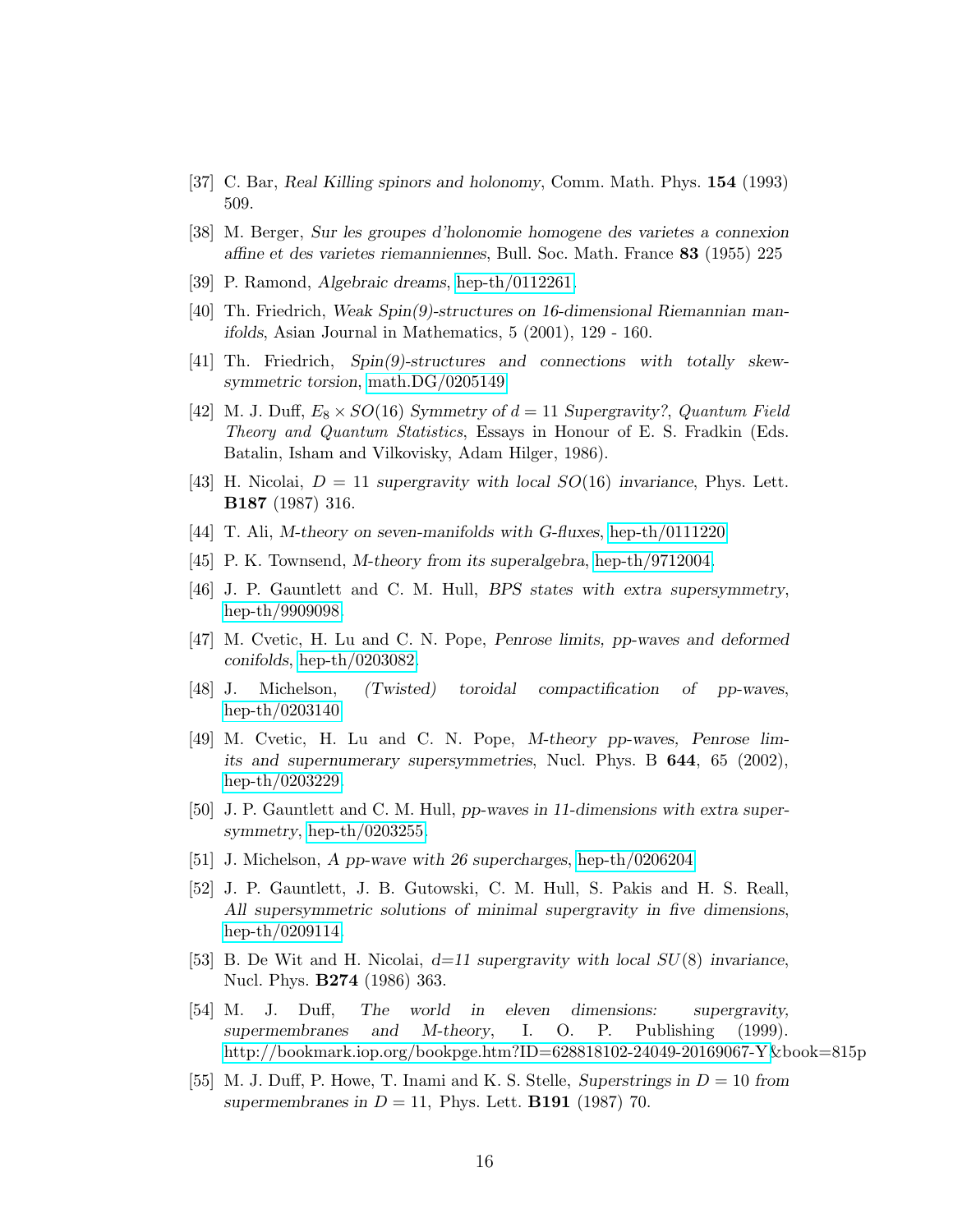- <span id="page-16-19"></span><span id="page-16-2"></span>[56] C. M. Hull and P. K. Townsend, Unity of superstring dualities, Nucl. Phys. B438 (1995) 109.
- <span id="page-16-4"></span>[57] E. Witten, String theory dynamics in various dimensions, Nucl. Phys. B443 (1995) 85.
- <span id="page-16-5"></span>[58] M. J. Duff and J. X. Lu, Type II p-branes: the brane scan revisited, Nucl. Phys. B390 (1993) 276.
- <span id="page-16-3"></span>[59] P. Townsend, D-Branes From M-Branes, Phys. Lett. B373 (1996) 68.
- <span id="page-16-1"></span>[60] M. J. Duff and J. X. Lu, Black and super p-branes in diverse dimensions, Nucl. Phys. B416 (1994) 301.
- <span id="page-16-0"></span>[61] P. K. Townsend, The eleven-dimensional supermembrane revisited, Phys. Lett. B350 (1995) 184.
- <span id="page-16-6"></span>[62] M. J. Duff, B. E. W. Nilsson and C. N. Pope, The Criterion for Vacuum Stability in Kaluza-Klein Supergravity, Phys. Lett. B139, 154 (1984).
- [63] M.J. Duff, H. Lu and C.N. Pope, Supersymmetry without supersymmetry, Phys. Lett. B409 (1997) 136, [hep-th/9704186](http://arxiv.org/abs/hep-th/9704186)
- <span id="page-16-8"></span><span id="page-16-7"></span>[64] M. J. Duff, H. Lü and C. N. Pope,  $AdS_5 \times S^5$  untwisted, [hep-th/9803061.](http://arxiv.org/abs/hep-th/9803061)
- [65] M. J. Duff, H. Lü and C. N. Pope,  $AdS_3 \times S^3$  (un)twisted and squashed, [hep-th/9807173.](http://arxiv.org/abs/hep-th/9807173)
- <span id="page-16-9"></span>[66] E. Halyo, Supergravity on  $AdS_{5/4}$  x Hopf fibrations and conformal field theories, [hep-th/9803193.](http://arxiv.org/abs/hep-th/9803193)
- <span id="page-16-12"></span><span id="page-16-10"></span>[67] R. Minasian and D. Tsimpsis, Hopf reductions, fluxes and branes, [hep-th/0106266.](http://arxiv.org/abs/hep-th/0106266)
- [68] J. Polchinski, Dirichlet branes and Ramond-Ramond charges, Phys. Rev. Lett. 75 (1995) 4724
- <span id="page-16-17"></span><span id="page-16-11"></span>[69] B. De Wit and H. Nicolai,  $N = 8$  supergravity, Nucl. Phys. **B208** (1982) 323.
- [70] S. M. Christensen and M. J. Duff, Axial and Conformal Anomalies for Arbitrary Spin in Gravity and Supergravity, Phys. Lett. 76B, 571 (1978).
- <span id="page-16-18"></span>[71] S. M. Christensen and M. J. Duff, New Gravitational Index Theorems and Supertheorems, Nucl. Phys. B154, 301 (1979).
- <span id="page-16-13"></span>[72] A. C. Cadavid, A. Ceresole, R. D'Auria and S. Ferrara, 11-dimensional supergravity compactified on Calabi-Yau threefolds, [hep-th/9506144.](http://arxiv.org/abs/hep-th/9506144)
- <span id="page-16-14"></span>[73] G. Papadopoulos and P. K. Townsend, *Compactification of D=11 Supergrav*ity on spaces with exceptional holonomy, Phys. Lett. B357 (1995) 300.
- <span id="page-16-15"></span>[74] J. H. Schwarz and A. Sen, Type IIA dual of six-dimensional CHL compactifications, Nucl. Phys. B454 (1995) 427.
- <span id="page-16-16"></span>[75] S. Chaudhuri and D. A. Lowe, Type IIA-Heterotic duals with maximal su*persymmetry*, Nucl. Phys. **B459** (1996) 113.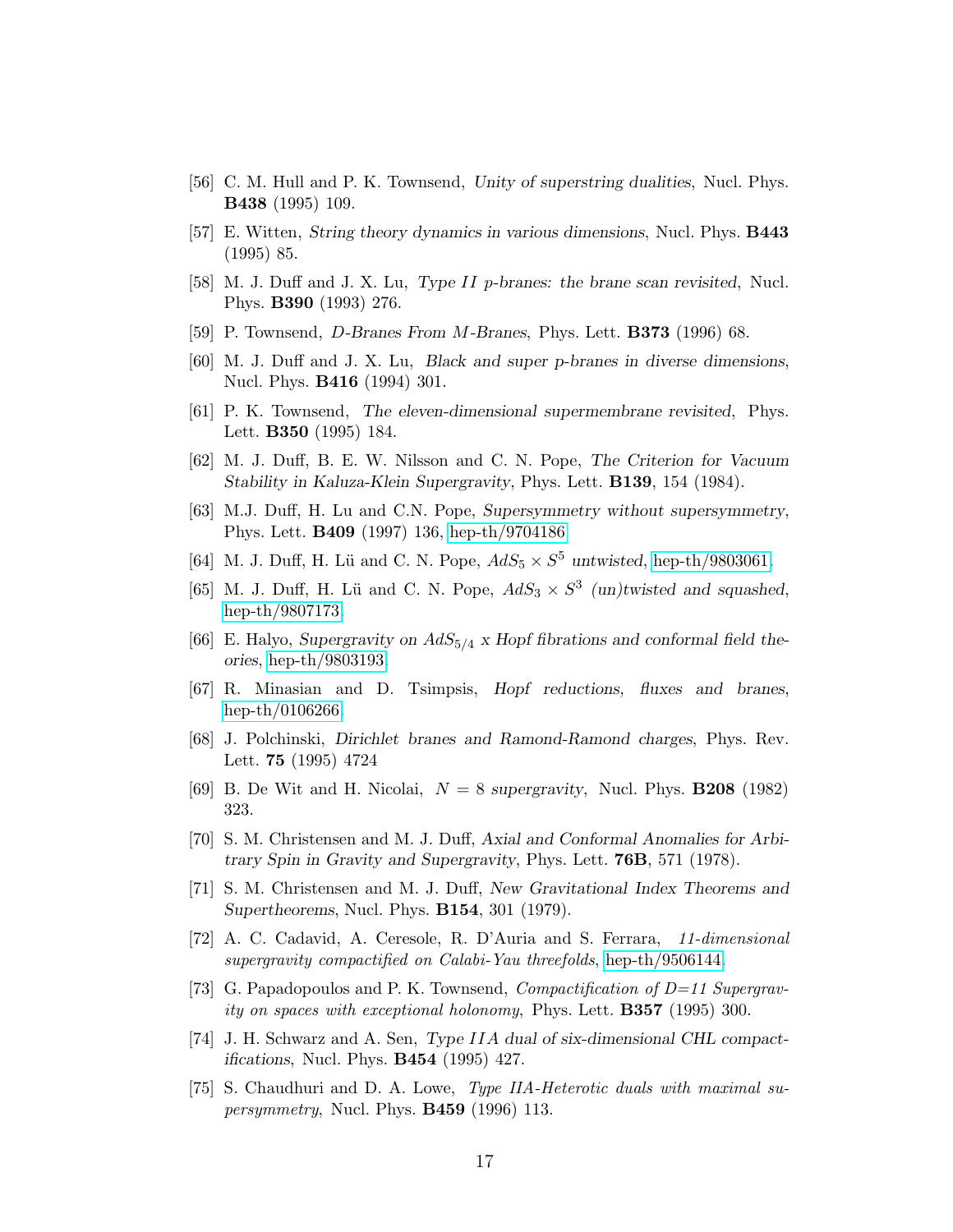- <span id="page-17-7"></span><span id="page-17-0"></span>[76] J. A. Harvey, D. A. Lowe and A. Strominger,  $N = 1$  string duality, Phys. Lett. B362 (1995) 65.
- <span id="page-17-8"></span>[77] R. Bryant and S. Salamon, On The Construction Of Some Complete Metrics With Exceptional Holonomy, Duke Math. J. 58 (1989) 829.
- <span id="page-17-9"></span>[78] K. Becker and M. Becker, *M-theory on eight-manifolds*, [hep-th/9605053.](http://arxiv.org/abs/hep-th/9605053)
- <span id="page-17-10"></span>[79] S. W. Hawking and M. M. Taylor-Robinson, Bulk charges in eleven dimensions, [hep-th/9711042](http://arxiv.org/abs/hep-th/9711042)
- [80] E. Witten, Fermion quantum numbers in Kaluza-Klein theory, in Quantum Field Theory and the Fundamental Problems, Shelter Island 1983, proceedings.
- <span id="page-17-19"></span><span id="page-17-1"></span>[81] B. S. Acharya,  $N = 1$  Heterotic-supergravity duality and Joyce manifolds, [hep-th/9508046](http://arxiv.org/abs/hep-th/9508046)
- <span id="page-17-2"></span>[82] K. S. Narain, New heterotic string theories in uncompactified dimensions  $<$  10, Phys. Lett. **B169** (1986) 41.
- [83] P. S. Aspinwall, Some relationships between dualities in string theory, [hep-th/9508154.](http://arxiv.org/abs/hep-th/9508154)
- <span id="page-17-6"></span>[84] G. W. Gibbons, D. N. Page, and C. N. Pope, Einstein Metrics On  $S^3$ ,  $R^3$ , and  $R^4$  Bundles, Commun. Math. Phys. 127 (1990) 529.
- <span id="page-17-4"></span><span id="page-17-3"></span>[85] D. Joyce, Compact Manifolds With Special Holonomy, (Oxford University Press, 2000).
- [86] D. Joyce, Compact Riemannian 7-manifolds with holonomy G2. Part I, J. Diff. Geom. 43 (1996) 291.
- <span id="page-17-5"></span>[87] D. Joyce, Compact Riemannian 7-manifolds with holonomy G2. Part II, J. Diff. Geom. 43 (1996) 329.
- <span id="page-17-11"></span>[88] B. Acharya, On Realising  $\mathcal{N} = 1$  Super Yang-Mills In M-Theory, [hep-th/0011089.](http://arxiv.org/abs/hep-th/0011089)
- <span id="page-17-12"></span>[89] M. F. Atiyah, J. Maldacena, and C. Vafa, An M-Theory Flop As A Large N Duality, [hep-th/0011256.](http://arxiv.org/abs/hep-th/0011256)
- <span id="page-17-13"></span>[90] M. F. Atiyah and E. Witten, M-Theory Dynamics On A Manifold Of  $G_2$ Holonomy, [hep-th/0107177.](http://arxiv.org/abs/hep-th/0107177)
- <span id="page-17-15"></span><span id="page-17-14"></span>[91] M. Cvetic, G. Shiu, and A. M. Uranga, Three Family Supersymmetric Standard-Like Models From Intersecting Brane Worlds, [hep-th/0107143.](http://arxiv.org/abs/hep-th/0107143)
- [92] E. Witten, Anomaly Cancellation on Manifolds of  $G_2$ -holonomy, [hep-th/0108165.](http://arxiv.org/abs/hep-th/0108165)
- <span id="page-17-16"></span>[93] B. Acharya, Confining Strings From G<sup>2</sup> Holonomy Spacetimes, [hep-th/0101206.](http://arxiv.org/abs/hep-th/0101206)
- <span id="page-17-18"></span><span id="page-17-17"></span>[94] M. Aganagic and C. Vafa, Mirror Symmetry And A  $G_2$  Flop, [hep-th/0105225.](http://arxiv.org/abs/hep-th/0105225)
- [95] B. Acharya, M-Theory, Joyce Orbifolds, And Super Yang-Mills, Adv. Theor. Math. Phys. 3 (1999) 227, [hep-th/9812205.](http://arxiv.org/abs/hep-th/9812205)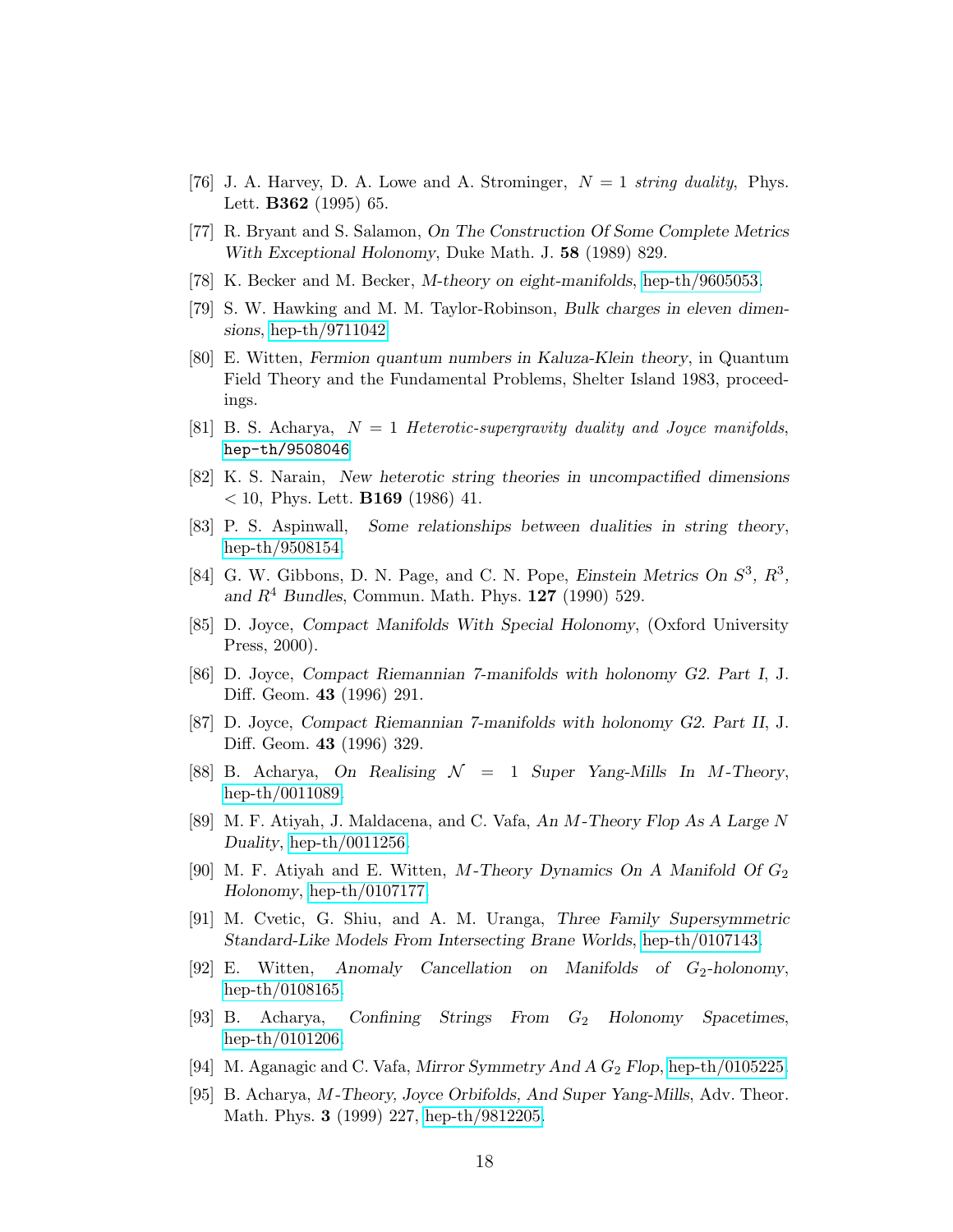- <span id="page-18-2"></span><span id="page-18-1"></span>[96] J. Gomis, D-Branes, Holonomy and M-Theory, hep-th/010311.
- <span id="page-18-3"></span>[97] H. Partouche and B. Pioline, Rolling Among  $G_2$  Vacua, JHEP 0103 (2001) 005, [hep-th/0011130.](http://arxiv.org/abs/hep-th/0011130)
- [98] J. D. Edelstein and C. Nunez, D6 branes and M-theory geometrical transitions from gauged supergravity, JHEP  $0104$ , 028 (2001), [hep-th/0103167](http://arxiv.org/abs/hep-th/0103167)
- <span id="page-18-4"></span>[99] S. Kachru and J. McGreevy, M-Theory On Manifolds of  $G_2$  Holonomy and Type IIA Orientifolds, [hep-th/0103223.](http://arxiv.org/abs/hep-th/0103223)
- <span id="page-18-6"></span><span id="page-18-5"></span>[100] P. Kaste, A. Kehagias, and H. Partouche, Phases of Supersymmetric Gauge Theories From M-Theory On  $G_2$  Manifolds, [hep-th/0104124.](http://arxiv.org/abs/hep-th/0104124)
- <span id="page-18-7"></span>[101] Y. Konishi and M. Naka, Coset Construction Of  $Spin(7)$ ,  $G_2$  Gravitational Instantons, [hep-th/0104208.](http://arxiv.org/abs/hep-th/0104208)
- [102] A. Brandhuber, J. Gomis, S. S. Gubser, and S. Gukov, Gauge Theory At Large N And New  $G_2$  Holonomy Metrics, [hep-th/0106034.](http://arxiv.org/abs/hep-th/0106034)
- <span id="page-18-9"></span><span id="page-18-8"></span>[103] A. Brandhuber, G(2) holonomy spaces from invariant three-forms, [hep-th/0112113.](http://arxiv.org/abs/hep-th/0112113)
- <span id="page-18-10"></span>[104] M. Cvetic, G. W. Gibbons, H. Lu, and C. N. Pope, Supersymmetric M3- Branes And  $G_2$  Manifolds, [hep-th/0106026.](http://arxiv.org/abs/hep-th/0106026)
- <span id="page-18-11"></span>[105] M. Cvetic, G. W. Gibbons, H. Lu, and C. N. Pope, Resolved Branes And M-Theory On Special Holonomy Spaces, [hep-th/0106177.](http://arxiv.org/abs/hep-th/0106177)
- [106] M. Cvetic, G. W. Gibbons, J. T. Liu, H. Lu, and C. N. Pope, A New Fractional D2-Brane,  $G_2$  Holonomy, and T-Duality, [hep-th/0106162.](http://arxiv.org/abs/hep-th/0106162)
- <span id="page-18-12"></span>[107] G. W. Gibbons, H. Lu, C. N. Pope and K. S. Stelle, Supersymmetric domain walls from metrics of special holonomy, [hep-th/0108191.](http://arxiv.org/abs/hep-th/0108191)
- <span id="page-18-14"></span><span id="page-18-13"></span>[108] B. Achaya and E. Witten, Chiral fermions from manifolds of  $G_2$  holonomy, [hep-th/0109152](http://arxiv.org/abs/hep-th/0109152)
- <span id="page-18-15"></span>[109] M. Cvetic, G. W. Gibbons, H. Lu and C. N. Pope,  $A G_2$  Unification of the Deformed and Resolved Conifolds, [hep-th/0112138.](http://arxiv.org/abs/hep-th/0112138)
- [110] J. A. Harvey and G. Moore, Superpotentials And Membrane Instantons, [hep-th/9907026.](http://arxiv.org/abs/hep-th/9907026)
- <span id="page-18-16"></span>[111] A. Bilal, J-P. Derendinger and K. Sfetsos, (Weak)  $G_2$  holonomy from selfduality flux and supersymmetry, [hep-th/0111274.](http://arxiv.org/abs/hep-th/0111274)
- <span id="page-18-17"></span>[112] E. Witten, Deconstruction,  $G_2$  holonomy, and doublet-triplet splitting, [hep-ph/0201086.](http://arxiv.org/abs/hep-ph/0201086)
- <span id="page-18-18"></span>[113] M. J. Duff, J. T. Liu and R. Minasian, Eleven Dimensional Origin of String/String Duality: A One Loop Test, Nucl. Phys. **B452** (1995) 261, [hep-th/9506126.](http://arxiv.org/abs/hep-th/9506126)
- <span id="page-18-0"></span>[114] B.E.W. Nilsson and C.N. Pope, Hopf fibration of  $D = 11$  supergravity, Class. Quantum Grav. 1 (1984) 499.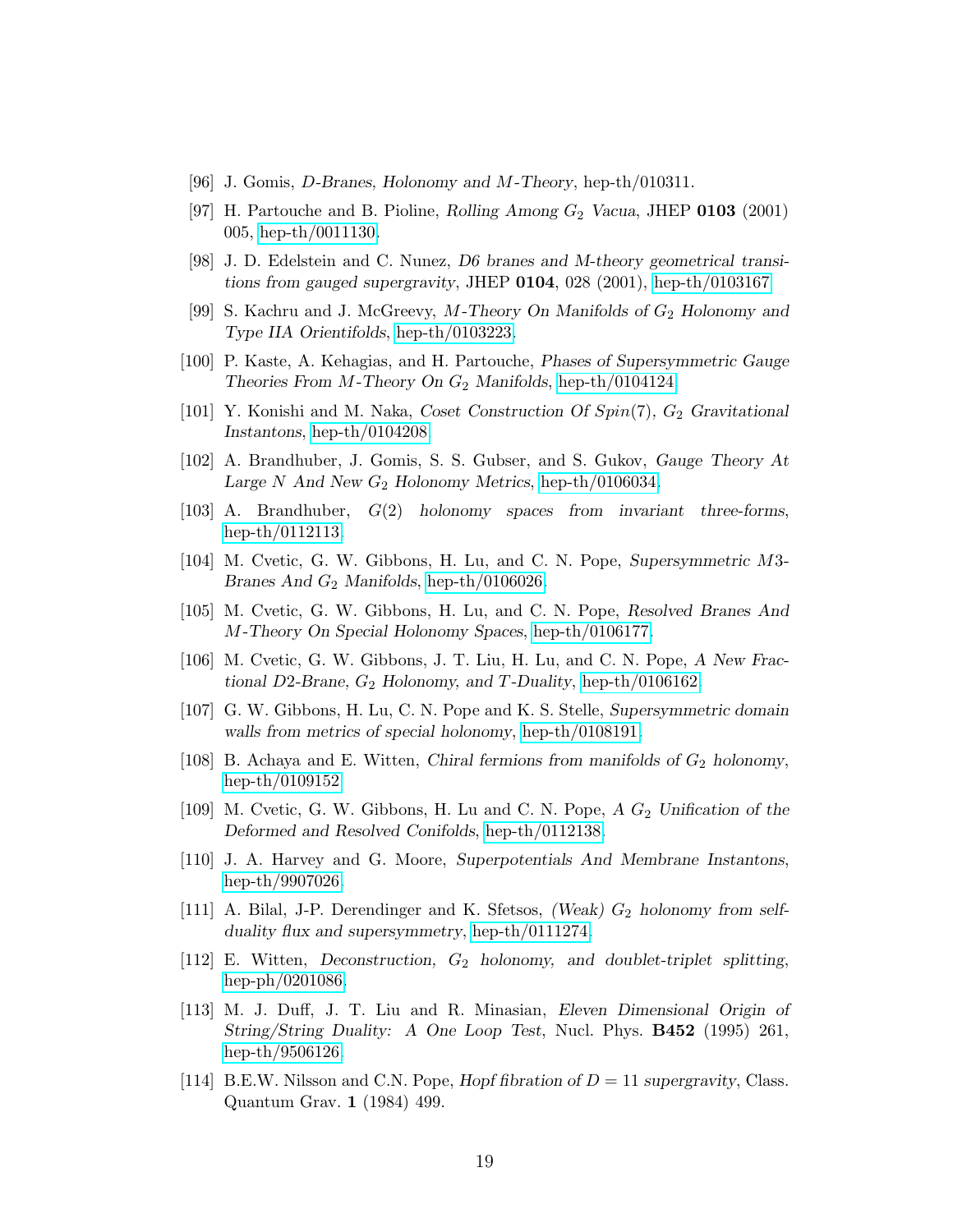- <span id="page-19-2"></span><span id="page-19-0"></span>[115] M. J. Duff and B. E. W. Nilsson, Four-dimensional string theory from the K3 lattice, Phys. Lett. B175 (1986) 417.
- <span id="page-19-1"></span>[116] P. K. Townsend, A new anomlay free chiral supergravity theory from compactification on  $K3$ , Phys. Lett. **B139** (1984) 283.
- [117] M. B. Green, J. H. Schwarz and P. C. West, Anomay-free chiral theories in six dimensions, Nucl. Phys. B254 (1985) 327.
- <span id="page-19-7"></span><span id="page-19-6"></span>[118] M. J. Duff and R. Minasian, Putting string / string duality to the test, Nucl. Phys. B436, 507 (1995), [hep-th/9406198.](http://arxiv.org/abs/hep-th/9406198)
- <span id="page-19-3"></span>[119] M. J. Duff, R. Minasian and E. Witten, Evidence for Heterotic/Heterotic Duality, Nucl. Phys. B465, 413 (1996), [hep-th/9601036.](http://arxiv.org/abs/hep-th/9601036)
- <span id="page-19-4"></span>[120] P. K. Townsend, String - membrane duality in seven-dimensions, Phys. Lett. B354, 247 (1995), [hep-th/9504095.](http://arxiv.org/abs/hep-th/9504095)
- <span id="page-19-5"></span>[121] J. A. Harvey and A. Strominger, The heterotic string is a soliton, Nucl. Phys. B449, 535 (1995) [Erratum-ibid. B458, 456 (1995)] [hep-th/9504047.](http://arxiv.org/abs/hep-th/9504047)
- [122] S. Cherkis and J. H. Schwarz, Wrapping the M theory fivebrane on K3, [hep-th/9703062.](http://arxiv.org/abs/hep-th/9703062)
- <span id="page-19-9"></span><span id="page-19-8"></span>[123] M. J. Duff, What's up with Gravity?, New Scientist, January 13, 1977.
- [124] M. J. Duff and J. T. Liu, Hidden space-time symmetries and generalized holonomy in M theory, Nucl. Phys. B 674, 217 (2003) [\[arXiv:hep-th/0303140\]](http://arxiv.org/abs/hep-th/0303140).
- <span id="page-19-11"></span><span id="page-19-10"></span>[125] C. Hull, Holonomy and symmetry in M theory, [arXiv:hep-th/0305039.](http://arxiv.org/abs/hep-th/0305039)
- [126] A. Batrachenko, M. J. Duff, J. T. Liu and W. Y. Wen, Generalized holonomy of M theory vacua, Nucl. Phys. B  $726$ ,  $275$   $(2005)$  [\[arXiv:hep-th/0312165\]](http://arxiv.org/abs/hep-th/0312165).
- <span id="page-19-12"></span>[127] H. Lu, C. N. Pope, K. S. Stelle, "Generalised holonomy for higher-order corrections to supersymmetric backgrounds in string and M-theory," Nucl. Phys. B741, 17-33 (2006). [\[hep-th/0509057\]](http://arxiv.org/abs/hep-th/0509057).
- <span id="page-19-17"></span>[128] I. Bena and R. Roiban, 'Supergravity pp wave solutions with twenty eight supercharges and twenty four supercharges, Phys. Rev. D 67, 125014 (2003) [\[arXiv:hep-th/0206195\]](http://arxiv.org/abs/hep-th/0206195).
- <span id="page-19-13"></span>[129] T. Harmark and T. Takayanagi, Supersymmetric Gödel universes in string theory, [hep-th/0301206.](http://arxiv.org/abs/hep-th/0301206)
- <span id="page-19-14"></span>[130] U. Gran, J. Gutowski, G. Papadopoulos and D. Roest,  $N = 31$  is not IIB, [arXiv:hep-th/0606049.](http://arxiv.org/abs/hep-th/0606049)
- <span id="page-19-15"></span>[131] I. A. Bandos, J. A. de Azcarraga and O. Varela, On the absence of BPS preonic solutions in IIA and IIB supergravities, [hep-th/0607060.](http://arxiv.org/abs/hep-th/0607060)
- <span id="page-19-16"></span>[132] U. Gran, J. Gutowski and G. Papadopoulos, M-theory backgrounds with 30 Killing spinors are maximally supersymmetric, JHEP 1003, 112 (2010) [\[arXiv:1001.1103](http://arxiv.org/abs/1001.1103) [hep-th]].